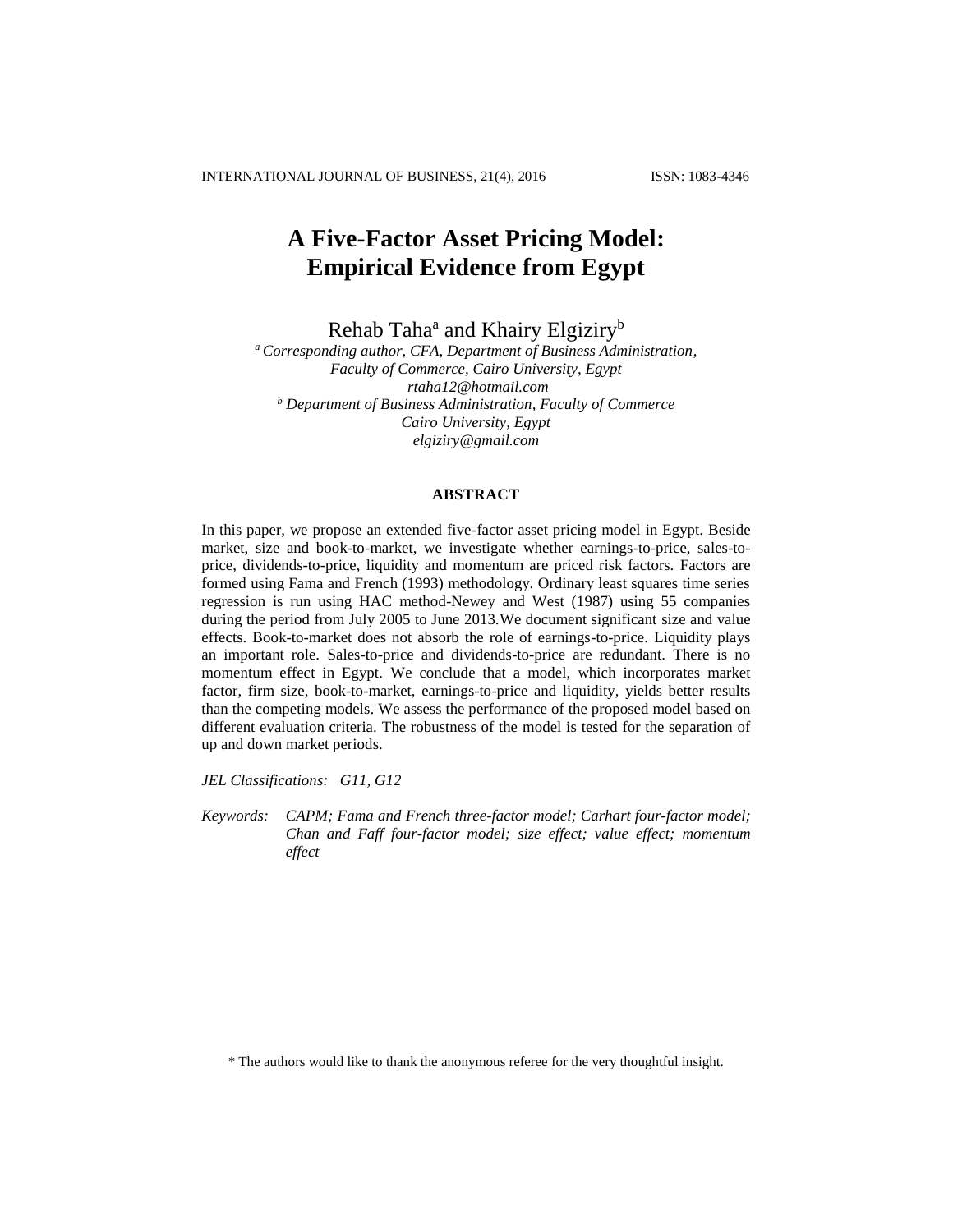## **I. INTRODUCTION**

One of the most debatable topics in financial literature is identifying determinants of stock returns. The literature has progressed from a single-factor model to multi-factor models. Currently, there is practical evidence that stock returns can be determined by a combination of several risk factors rather than one sole factor. Both institutional and individual investors in Egypt use different variables in the stock selection process. These variables include, but are not limited to price-based ratios (e.g., book-to-market equity, earnings-to-price, sales-to-price and dividends-to-price ratios), investment factors (e.g., investment-to-assets and assets growth ratios), prior returns (momentum and reversal), profitability ratios, leverage ratios and liquidity factor.

With a large variety of variables, determining a well specified asset pricing model, to explain variations in stock returns, becomes very complicated and confusing. The choice of a model based on risk factors or firm characteristics becomes unclear to both academics and practitioners in Egypt.

The Capital Asset Pricing Model (CAPM), developed independently by Sharpe (1964) and Lintner (1965), is the first model built to determine the expected rate of returns on risky assets. An essential argument is on the sole role of the systematic risk in the model. Researchers notice that different patterns of stock returns are not explained by the CAPM; they are called anomalies. But none knows whether they are actual anomalies or a result of an incomplete model being tested for market inefficiencies. The most prominent anomalies are firm size (Banz, 1981; Reinganum, 1981; Fama and French, 1992, 1993, 1996), earnings-to-price (Basu, 1977; Ball, 1978; Reinganum, 1981; Fama and French, 1992), book-to-market equity (Rosenberg et al., 1985; Chan and Chen, 1991; Fama and French, 1992, 1993, 1996), leverage (Bhandari, 1988; Fama and French, 1992), momentum (Jegadeesh and Titman, 1993; Rouwenhorst, 1998, 1999), liquidity (Amihud and Mendelson, 1986; Datar et al., 1998; Amihud, 2002; Chan and Faff, 2005), dividend-to-price (Zhang, 2007; Al-Mwalla et al., 2010) and asset growth (Chen and Zhang, 2009; Fama and French, 2014). Despite the fact that the CAPM is widely used by market practitioners in Egypt, it has come under attack from several directions. First, recent research testing weak form efficiency in the Egyptian stock market shows that stock prices do not completely reveal all historical information, thus rejects the random walk hypothesis (Al-Jafari and Altaee, 2011). Therefore, the CAPM, which is based on an efficient market assumption, does not fit well in an inefficient stock market. Second, the Egyptian market index EGX30 which is weighted by market capitalization and adjusted by free float for the most active 30 companies-cannot be regarded as a good representative of the securities universe. EGX30 is concentrated around different securities, e.g. Commercial International Bank (CIB) represents 35.75% of EGX30 index market capitalization as of the end of July 2015 (Egyptian Stock Exchange website).Therefore, the Egyptian market index may not be a good representative of the mean-variance efficient portfolio. Third, during market downturn (when the market return is lower than the risk free rate), market risk premium reports a negative sign, providing unreasonable results. Consequently, it seems clear from the previous studies that beta does not tell the whole story of risk. There seems to be risk factors affecting stock returns beyond the onedimensional measurement of market sensitivity. Therefore, market practitioners attempt to add an arbitrary value to the risk free rate to determine their required rate of return.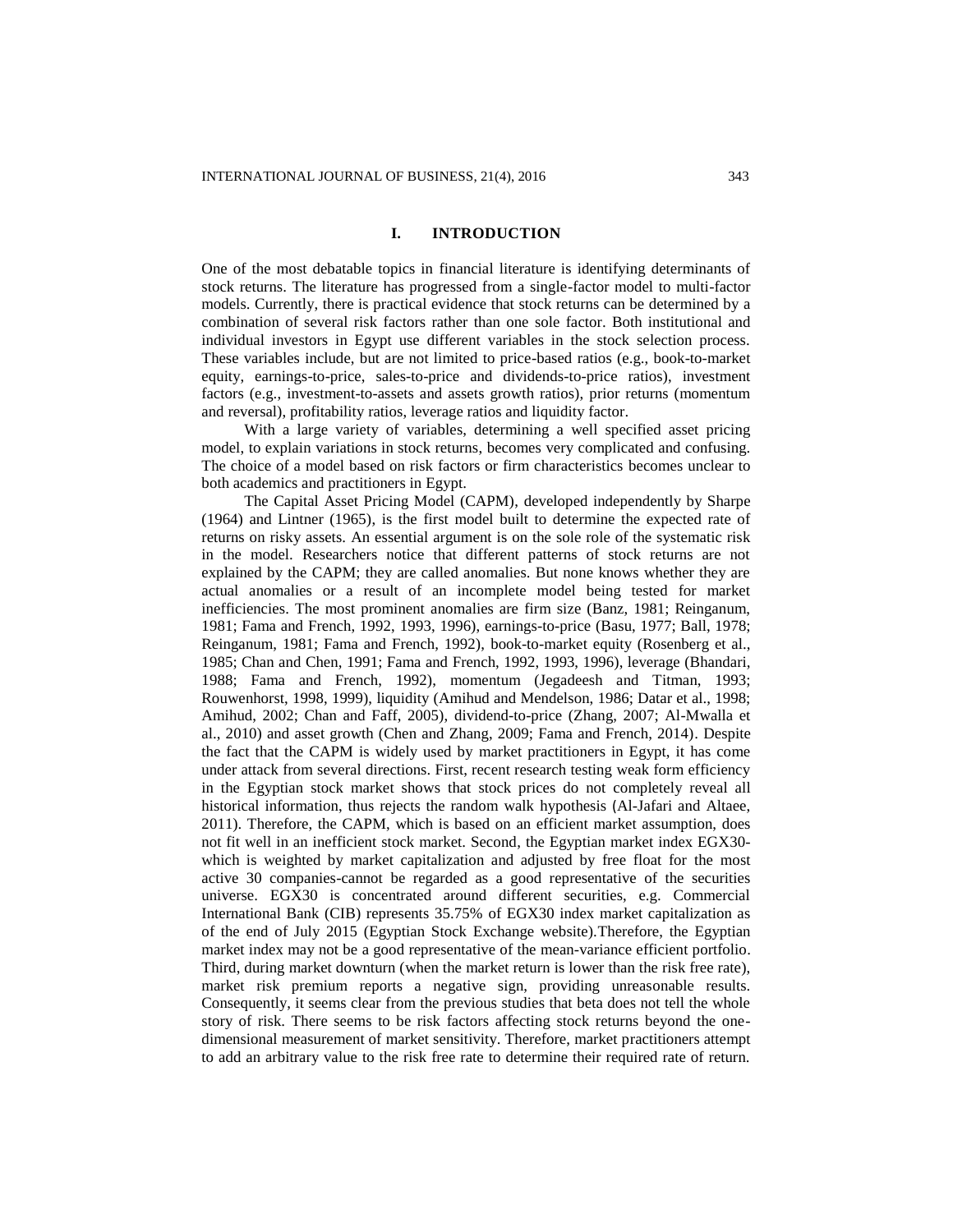The motivating point is that, there is no supporting theory to rationalize the choice of the variables to be incorporated in the CAPM in addition to beta.

The latest study on the Egyptian stock market (Shaker and Elgiziry, 2014) evaluates different asset pricing models, namely the CAPM, Fama and French threefactor model (thereafter, FF3 model), momentum-augmented FF3 model, Liquidityaugmented FF3 model and momentum and liquidity-augmented FF3 model. Although they find that FF3 model performs the best based on the GRS test, the authors conclude that their results are not satisfactory compared to other studies. This motivates us to suggest a multi-factor asset pricing model that explains and forecasts stock returns in the Egyptian stock market, consequently assisting professionals and practitioners to understand the nature of the market.

The study main contribution is to propose an extended five-factor asset pricing model with an application to Egypt. In addition to market factor, we screen firmspecific characteristics that seem on grounds to proxy for exposure to systematic risk. These factors are chosen as variables based on past evidence seem to have higher average return than predicted by the CAPM; hence they carry their own risk premia. These variables include firm size, price-based ratios (book-to-market equity, earningsto-price, sales-to-price and dividends-to-price), momentum and liquidity factors. Then, we examine their significant power in explaining stock returns and propose a five-factor asset pricing model. Finally, we compare the proposed model with several asset pricing models, based on different evaluation criteria, to determine which model performs the best in explaining stock returns in Egypt.

Our main findings indicate significant size and value effects. However, the size effect is stronger than the value effect. Book-to-market equity ratio does not absorb the role of earnings-to-price ratio. Moreover, liquidity plays an important role in explaining stock returns. On the other hand, sales-to-price and dividends-to-price ratios are considered redundant in describing stock returns. Finally, there is no momentum effect in the Egyptian stock market. We conclude that a model, which incorporates market factor, firm size, book-to-market ratio, earnings-to-price ratio and liquidity, provides a good description of the variation in stock returns compared to the competing models. The results of our model are robust to different market conditions.

The remainder of this study is organized as follows: Section II sheds light on the literature review. Section III describes the data and methodology. Section IV focuses on the empirical analysis and discussion of the results. Section V concludes the study.

#### **II. LITERATURE REVIEW**

The Capital Asset Pricing Model (CAPM), developed independently by Sharpe (1964) and Lintner (1965), is the first theoretical model built to determine the expected rate of returns on risky assets. The central prediction of the model built on mean-variance portfolio theory developed by Markowitz (1959). The CAPM has been built on the notion that stock returns are affected by one type of risk factor, namely systematic risk as measured by beta  $(\beta)$ . The model states that the systematic risk as measured by beta is sufficient to describe cross-sectional of expected returns. The basic version of the CAPM has some restrictive assumptions. Intense criticisms on each of these assumptions introduced developments in the model by initiating new versions of the CAPM. Different research papers attempt to relax some of the unrealistic assumptions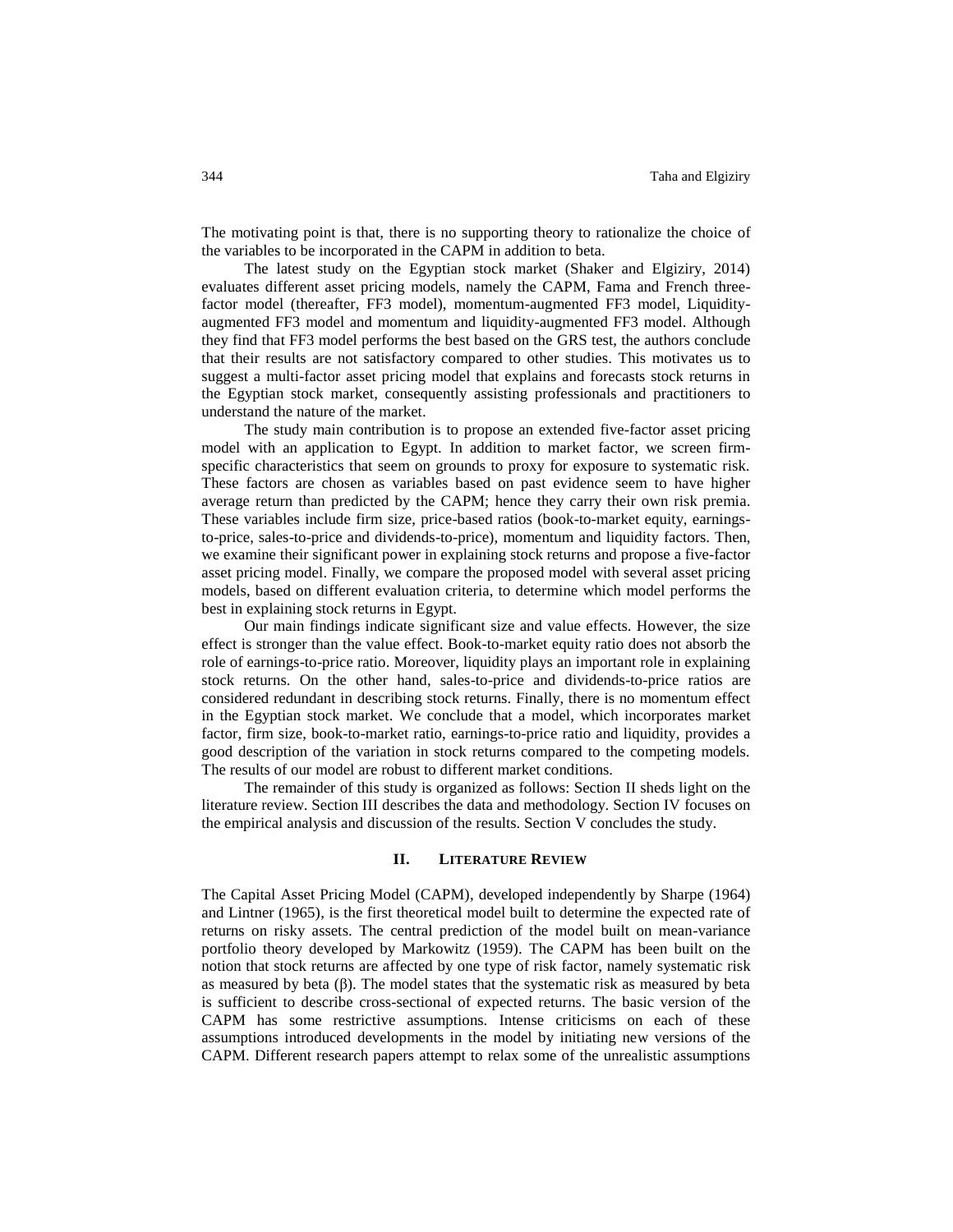of the CAPM. However, most of these efforts have their drawbacks. Due to the severe criticism toward the CAPM, Ross (1976) suggests the Arbitrage Pricing Theory (APT), which is built on three main assumptions: capital markets are perfectly competitive, investors always prefer more wealth to less wealth with certainty and the stochastic process generating asset returns can be expressed as a linear function of more than one common factor. Ross (1976) assumes that stock returns can be explained by many factors but he gives no clue neither on the number of the factors nor their identifications.

In 1992, a prominent paper was published that reflects much of the previous empirical work. Using Fama and Macbeth (1973) methodology, Fama and French (1992) argue that systematic risk alone cannot illustrate cross-sectional fluctuation of stock returns. They suggest that both book-to-market equity  $(B/M)$  ratio and firm size are proxies for exposure to systematic risk not captured by market beta, hence they carry their risk premia.

In 1993, Fama and French introduce a five-factor model (FF5). They employ FF3 model along with two additional risk factors, namely term and default spreads. They test whether the factors that explain bond returns help to explain stock returns and vice versa. They create mimicking portfolios for size, book-to-market and term structure risk factors and use Black et al. (1972) time series regression. They conclude that the five-factor model is able to explain average returns on bonds and stocks.

Fama and French (1996) show that the three-factor model, containing market factor and mimicking portfolios for size and B/M ratio, captures the returns on portfolios constructed on sales growth, Cash flow-to-Price (C/P) and Earnings-to-Price (E/P) ratios. They argue that firms with low earnings have higher average returns as indicated by positive coefficients on high minus low (HML) portfolios. These stocks have high B/M, high C/P, high E/P and low sales growth ratios. Consequently, FF3 model gains wide acceptance in both developed and emerging markets. Fama and French (1998) report a premium for value stocks in twelve out of thirteen international markets. Rouwenhorst (1999) concludes that small firms outperform big firms and value stocks outperform growth stocks in 20 emerging markets. Chen and Tu (2000) report a significant size and value premia in Taiwan stock market and support the validity of FF3 model in explaining cross-sectional variation in stock returns in Taiwan market. Drew and Veeraraghavan (2003) find a robust size and value effects in Hong Kong, Malaysia, Korea and Philippines. They conclude that FF3 model is able to explain cross-sectional fluctuation of stock returns in the above mentioned markets over the 1990s. Malin and Veeraraghavan (2004) challenge the findings of Fama and French (1993, 1996) and document a small size effect in both France and Germany and a big size effect in the United Kingdom. In addition, they report a growth effect in the three European markets. Shum and Tang (2005) investigate the applicability of FF3 model in Taiwan, Singapore and Hong Kong. The results are in line with US findings and those of Drew and Veeraraghavan (2003). Nartea et al. (2008) find significant size and value effects in Hong Kong stock market. They conclude that FF3 model performs better than the CAPM in explaining stock returns in Hong Kong stock market. Brailsford et al. (2012) validate the superiority of FF3 model over the CAPM in explaining stock returns in Australia. Al-Mwalla (2012) supports the validity of FF3 model in Amman stock market. Unlu (2013) concludes that FF3 model performs well in Istanbul. Shaker and Elgiziry (2014) conclude that FF3 model is the best model to explain volatility of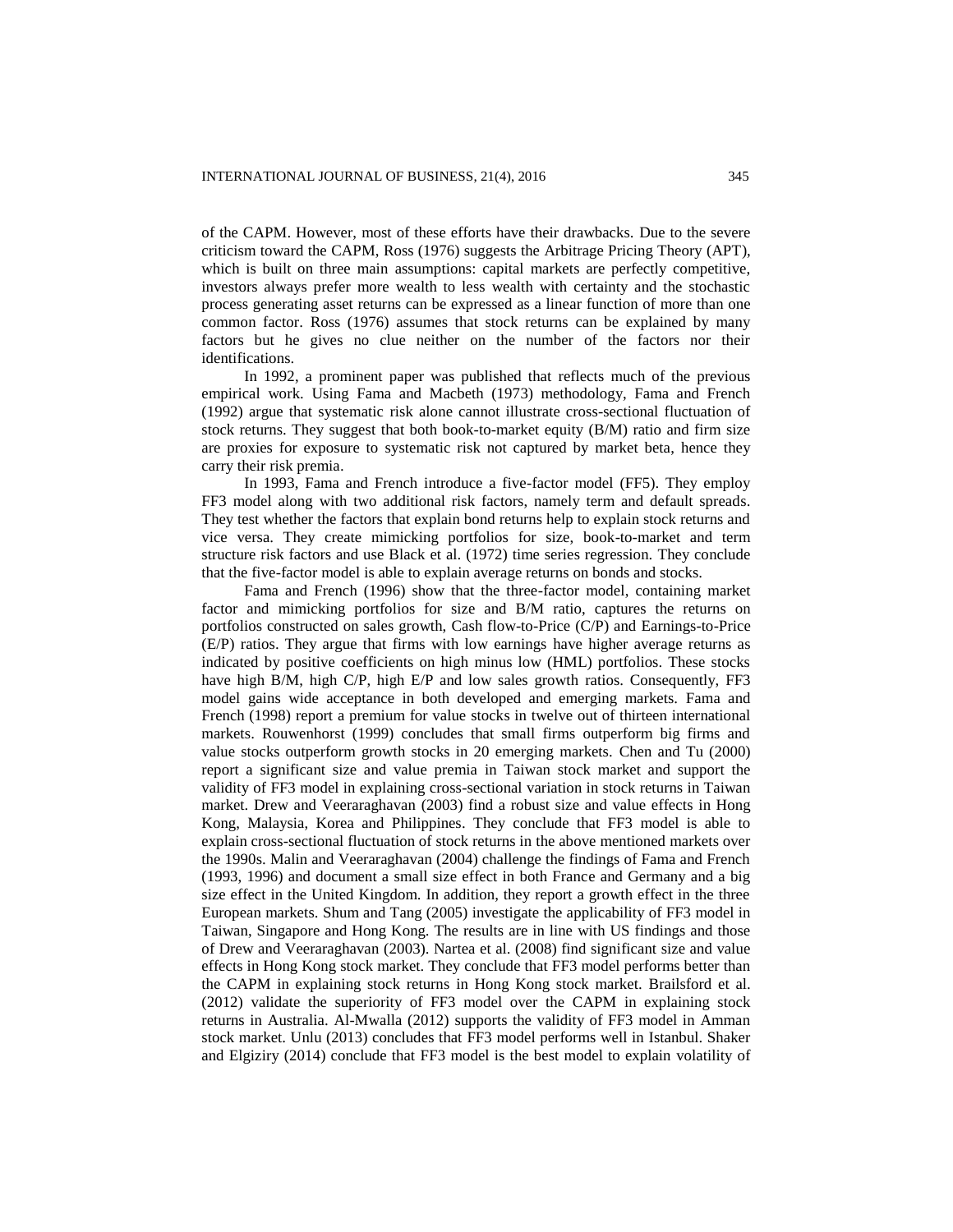stock returns in Egypt. Abbas et al. (2015) confirm the applicability of FF3 model in Pakistan stock market.

To overcome the inability of FF3 model to catch the momentum effect initiated by Jegadeesh and Titman (1993), Carhart (1997) constructs a 4-factor model using FF3 model plus momentum. The author uses the previous eleven-month returns lagged one month as a proxy for momentum factor. Carhart concludes that adding one year returns to FF3 model improves the explanatory power of the model. L'Her et al. (2004) conclude that adding a mimicking portfolio for momentum factor enhances the results of FF3 model in the Canadian stock market. Ammann and Steiner (2008) examine Carhart (1997) model in Swiss stock market. They conclude that the four factors are statistically significant and the intercepts are insignificantly different from zero in seven out of eight portfolios. Lam et al. (2010) support the power of Carhart four-factor model in explaining fluctuations of stock returns in Hong Kong stock market. Al-Mwalla (2012) documents strong size and value effects in Amman stock market and concludes that momentum effect is not a general trait in this market. In addition, the results reveal that FF3 model provides better explanation to the variation in stock returns compared to Carhart (1997) model. Cakici et al. (2013) show that Carhart (1997) four-factor model, based on size and momentum sorting, seems to perform the best in three regions (Asia, Latin America and Eastern Europe). They conclude that Carhart (1997) model performs better than both CAPM and FF3 model. Unlu (2013) confirms the validity of Carhart (1997) model in Istanbul stock market. Shaker and Elgiziry (2014) find that there is no momentum effect in Egypt and the model is not valid in explaining volatility in stock returns.

Although trading costs are an essential part of the investment practice, most of the asset pricing models are based on frictionless markets assumption. Despite this unrealistic assumption, the importance of liquidity in the performance of the capital markets has been highlighted by several studies. Amihud and Mendelson (1986) paved the way to various studies proposing liquidity as a significant priced risk factor. Chan and Faff (2005) examine the role of liquidity in Australia. They add mimicking portfolio for liquidity factor to FF3 model using Fama and French (1993) methodology. The results provide a strong support for a four-factor model that incorporates a share turnover factor, market factor, firm size and book-to-market ratio. Liu (2006) constructs a two-factor model, Liquidity-augmented CAPM (LCAPM), comprising market factor plus mimicking portfolio for liquidity factor (IML - Illiquid minus Liquid portfolios). Liu constructs the model utilizing a new measure of liquidity for individual stocks, namely the standardized turnover-adjusted number of zero trading volume over the past 12 months. The study supports the success of LCAPM to catch the cross-sectional variation in stock returns. In addition, the new model captures the liquidity risk that both CAPM and FF3 model fail to explain. Lam and Tam (2011) examine liquidityreturns relationship. They find that a four-factor model, which incorporates market, size, book-to-market ratio and liquidity factor, is the best model to explain stock returns in Hong Kong stock market. Lischewski and Voronkova (2012) find that the extension of FF3 model by liquidity factor fails to explain all the variation in Polish stock market. Minović and Živković (2012) evaluate different models, namely CAPM, FF3 model, LCAPM and Liquidity-augmented FF3 model in Serbia. They use zero rate return, introduced by Lesmond et al. (1999), as a measure of stock illiquidity. They find that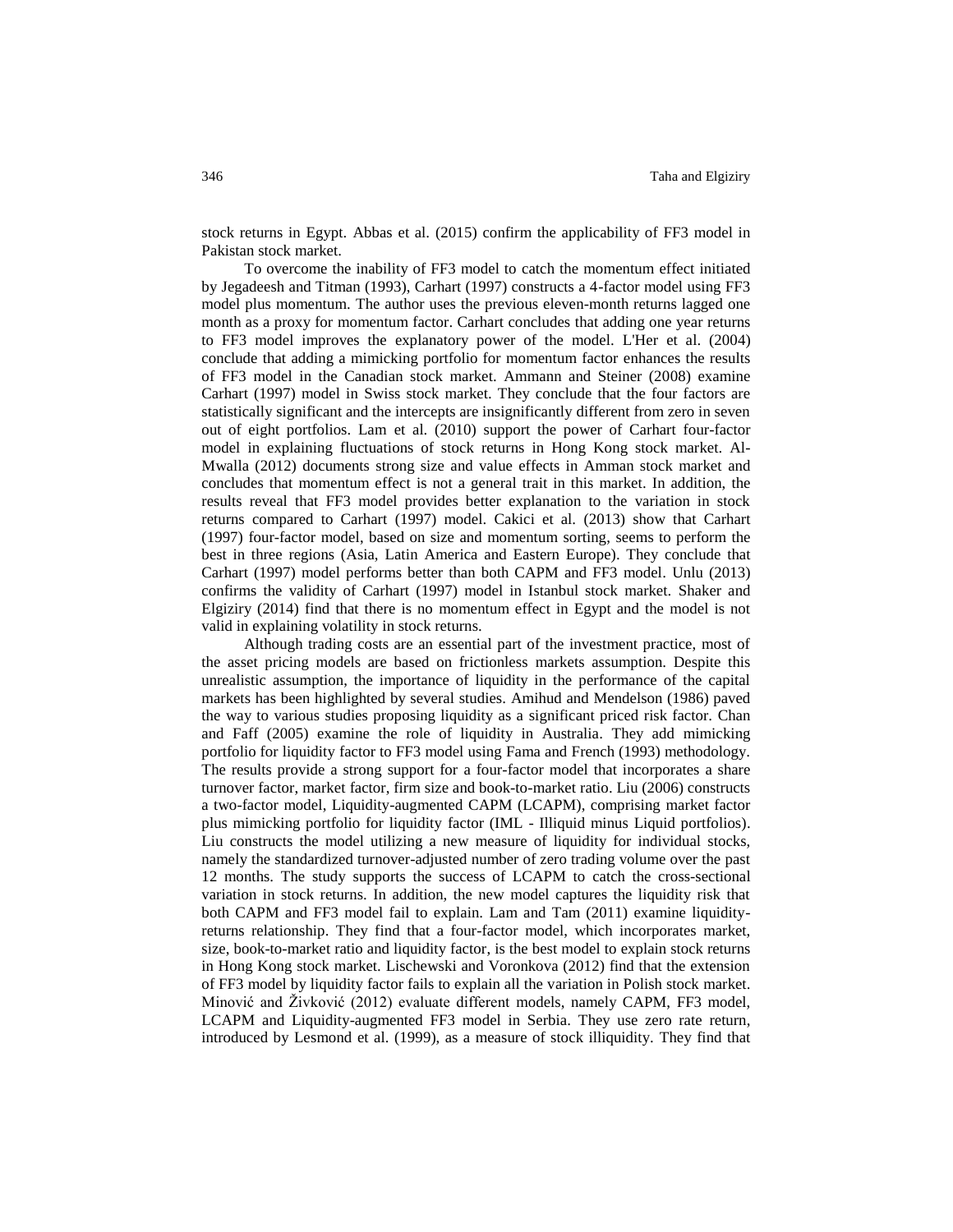LCAPM and its versions perform better than CAPM and FF3 model in explaining stock returns.

Basu (1977) is the first to examine the relationship between price-earnings ratio and stock returns in the American stock market. The author finds that firms with high earnings-to-price (E/P) ratios exhibit higher future return than predicted by the CAPM. Reinganum (1981) documents empirical anomalies and proves that the CAPM is misspecified. The author figures out that firm size and E/P ratio portfolios earn average returns systematically different from those predicted by the CAPM. However, after controlling for the size effect, the effects of E/P ratio on stock returns disappear. This indicates that the size effect absorbs the E/P effect. Basu (1983) investigates the relationship between P/E ratio, firm size and stocks returns. The results prove that firms with high E/P ratio display higher risk-adjusted returns compared to firms with low E/P ratio. Additionally, earnings-to-price effect is significant even after controlling for differences in firm size, while the size effect vanishes after controlling for E/P ratios. Artmann et al. (2011) evaluate different asset pricing models in Frankfurt stock market. The results indicate that the coefficients on E/P, B/M and momentum factors are positively significant. In addition, adding E/P factor to the traditional models increases adjusted  $\mathbb{R}^2$  compared to other models. Moreover, the risk premia associated with market and size factors are not priced; they are mostly insignificant. Noda et al. (2014) investigate the role of earnings-to-price ratio in explaining stock returns in the Brazilian stock market. They propose asset pricing models with mimicking portfolio for E/P ratio; high earnings minus low earnings (HEMLE). The researchers conclude that HEMLE factor is significant in explaining stock returns even after controlling for size and book-to-market factors. They argue that models, which contains HEMLE factor, are more efficient than the CAPM and FF3 model in explaining stock returns in the Brazilian stock market.

#### **III. DATA AND METHODOLOGY**

## **A. Data and Variables**

The study sample comprises 55 firms out of the most active 100 companies in the Egyptian stock exchange, which constitute the EGX100 index. We collect data from Bloomberg and Egypt for Information Dissemination (EGID) Company. We use monthly data of stock prices over the period from July 2005 to June 2013 (96 months). However, we exclude February 2011 as the Egyptian stock exchange was closed at that time with the consequences of the Egyptian revolution in January, 2011. Financial firms are excluded because the high leverage characteristics associated with these firms differ from those of non-financial firms, where high leverage more likely indicates financial distress. To ensure that stock returns data are available, only listed stocks before 2005 are included in our sample. Value weighted market index, namely EGX 30, is used as the market proxy and the 90 days Treasury bill rate is used as a proxy for risk free rate.

Following Fama and French (1992), in order to ensure that the accounting information is available before the stock returns for which the accounting information is used to explain, the stock returns for the period between July of year (t) to June of year  $(t + 1)$  are matched to the accounting data of the company at the fiscal year-end in December (t - 1). Thus, the accounting data are collected from December 2004 to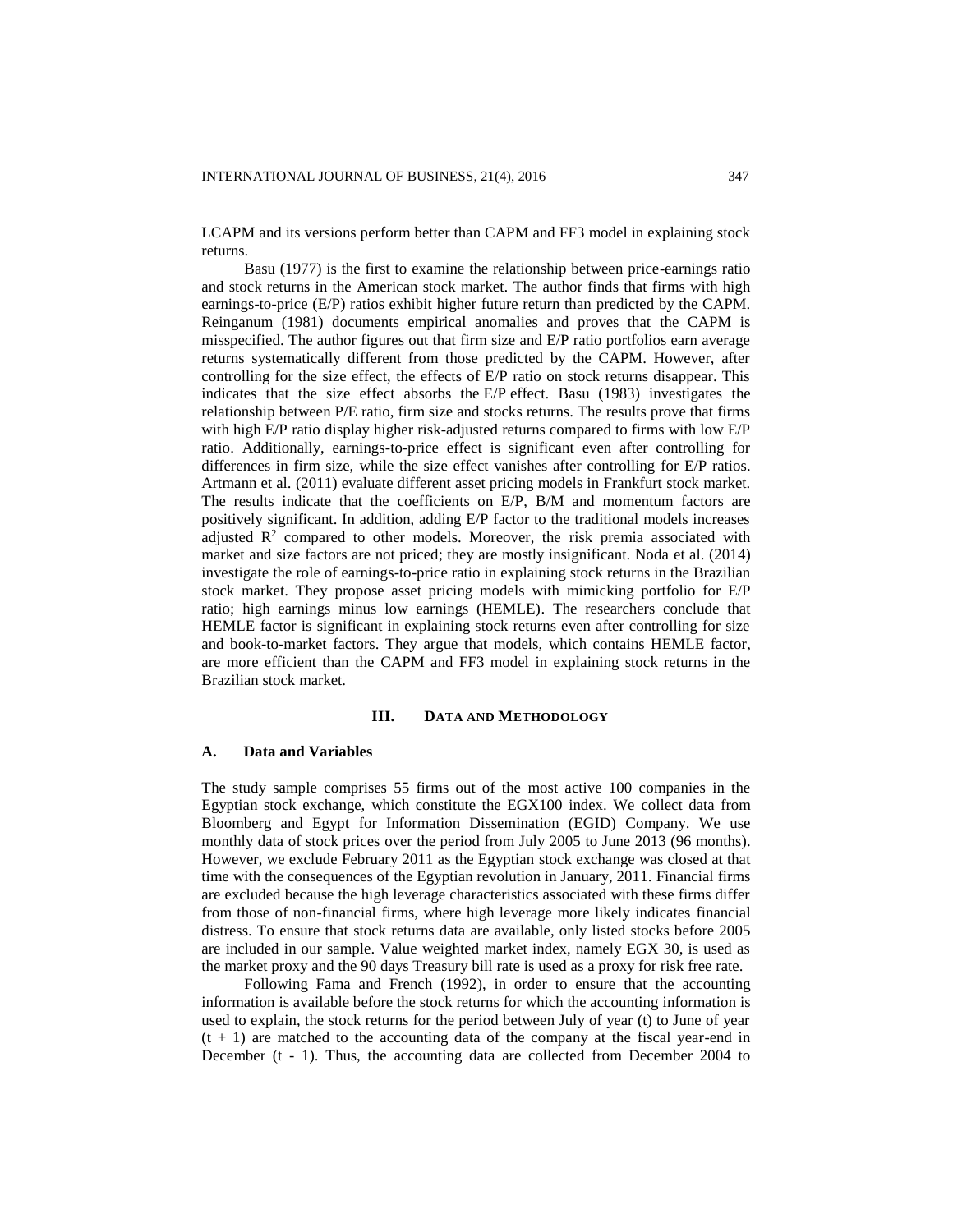December 2012. The majority of the listed firms have the fiscal-year end month of December. Since the financial statements are released within 4-6 months after the fiscal year end month, we leave 6-month gap between fiscal year end and the calculation of stock returns. We choose July-June cycle for portfolio rebalancing. Stock returns are calculated as the differences of the natural logarithm stock price at the end of month (i) and the preceding month (i - 1). Monthly market returns are the differences of the natural logarithm price index at the end of month  $(i)$  and the preceding month  $(i - 1)$ .

The portfolios are formed at the end of June of each year (t). Size is the market capitalization at the end of June in year (t). The firm market capitalization at the end of December (t - 1) is used to compute its book-to-market equity, earnings-to-price, salesto-price and dividends-to-price at the end of year  $(t - 1)$ . Momentum is measured as cumulative stock returns from i - 12 to i - 2; momentum is calculated based on the previous 11-month returns lagged one month. Liquidity is measured by stock turnover, which is calculated as the average daily trading volume of the stock scaled by the average number of its outstanding shares in year (t - 1).

#### **B. Construction of the Portfolios**

This section illustrates how we form portfolios for different factors. All portfolios are formed using Fama and French (1993) methodology. However, the portfolios are constructed from a two-by-two sort on size and book-to-market, size and earnings-toprice, size and sales-to-price, size and dividends-to-price, size and liquidity and size and momentum. Fama and French  $(2014)$  indicate that the choice of  $2x3$  sorting portfolios is arbitrary. Therefore, there are two reasons for constructing 2x2 instead of 2x3 sorting portfolios. First, as the number of stocks in our sample is obviously small, we use two-by-two sorting to guarantee that the number of stocks in each portfolio is satisfactorily large (not less than ten) in any certain year. Second, there is a practical concern about 2x3 approach. This sorting has the drawback that not all securities are included in the portfolios; the average monthly return on the middle group is excluded from the calculation. Therefore, our portfolios are constructed as follows:

## **1. Market Factor (MKT)**

The market factor is the monthly return on the market index (EGX 30) in excess of the risk free rate.

#### **2. Size and Book-to-Market Equity Factors**

Small minus Big size (SMB) and High minus Low book-to-market (HML) portfolios are formed from a two-by-two sort on size and book-to-market equity (B/M) ratio. We construct the portfolios as follows: first, at the end of June of each year (t), all stocks are ranked based on size. Then, the median value of size is used as a break point to split all stocks into two groups. Stocks above the 50% size break point are designated B (for big) and the remaining 50% are designated S (for small). Second, all stocks are ranked on book-to-market equity (B/M) ratio; the median value of B/M is used to divide all stocks into two groups, stocks above the 50% book-to-market ratio break point are designated H (for high) and firms below the 50% book-to-market ratio break point are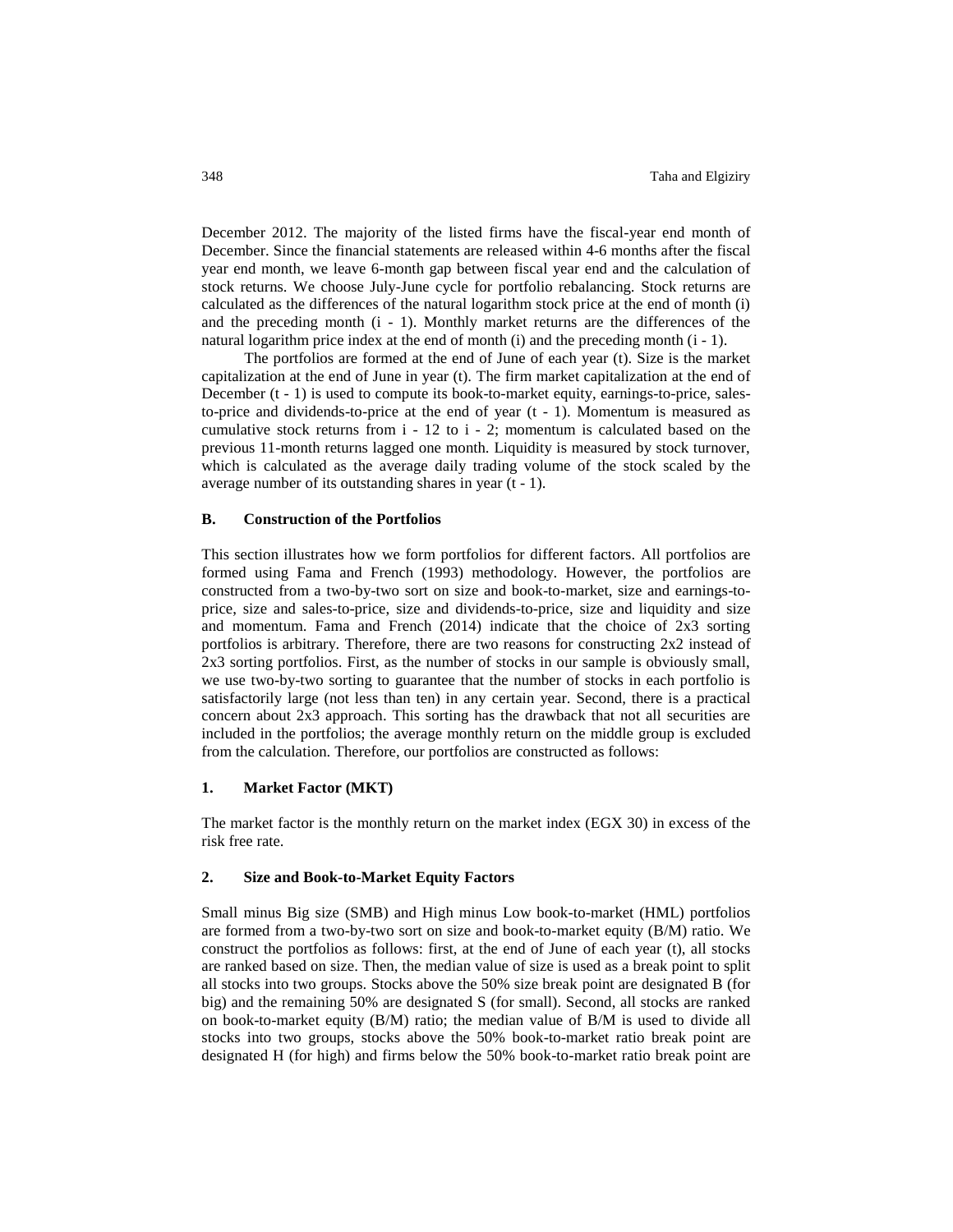designated L (for low). Four portfolios are formed from the intersection of the two size and the two B/M groups and rebalanced annually. The equally weighted monthly returns on the portfolios are calculated from July of year (t) to June of year  $(t + 1)$ .

SMB is a zero-cost portfolio produced by longing small size portfolios and shorting corresponding big size portfolios. SMB represents the size premium and is calculated as the difference between the average monthly returns on the two small size portfolios and the two big size portfolios.

HML is a zero-cost portfolio produced by longing high B/M portfolios and shorting corresponding low B/M portfolios. HML represents the value premium and is calculated as the difference between the average monthly returns on the two high B/M portfolios and the two low B/M portfolios.

#### **3. Small Size/Low Book-to-Market portfolio (S/L)**

S/L is the average monthly return on small size and low B/M portfolio in excess of the risk free rate.

#### **4. Small Size/High Book-to-Market portfolio (S/H)**

S/H is the average monthly return on small size and high B/M portfolio in excess of the risk free rate.

#### **5. Big Size/Low Book-to-Market portfolio (B/L)**

B/L is the average monthly return on big size and low B/M portfolio in excess of the risk free rate.

## **6. Big Size/High Book-to-Market portfolio (B/H)**

B/H is the average monthly return on big size and high B/M portfolio in excess of the risk free rate.

# **7. Earnings-to-Price factor (E/P)**

High Earnings-to-price minus Low Earnings-to-price (HEMLE) portfolio is formed from a two-by-two sort on size and E/P ratio. First, negative E/P values are excluded. Following the previous methodology, four portfolios are formed from the intersection of the two size and the two E/P groups. The equally weighted monthly returns on the portfolios are calculated from July of year (t) to June of year  $(t + 1)$ .

HEMLE is a zero-cost portfolio produced by longing high E/P portfolios and shorting corresponding low E/P portfolios. HEMLE is calculated as the difference between the average monthly returns on the two high E/P portfolios and the two low E/P portfolios.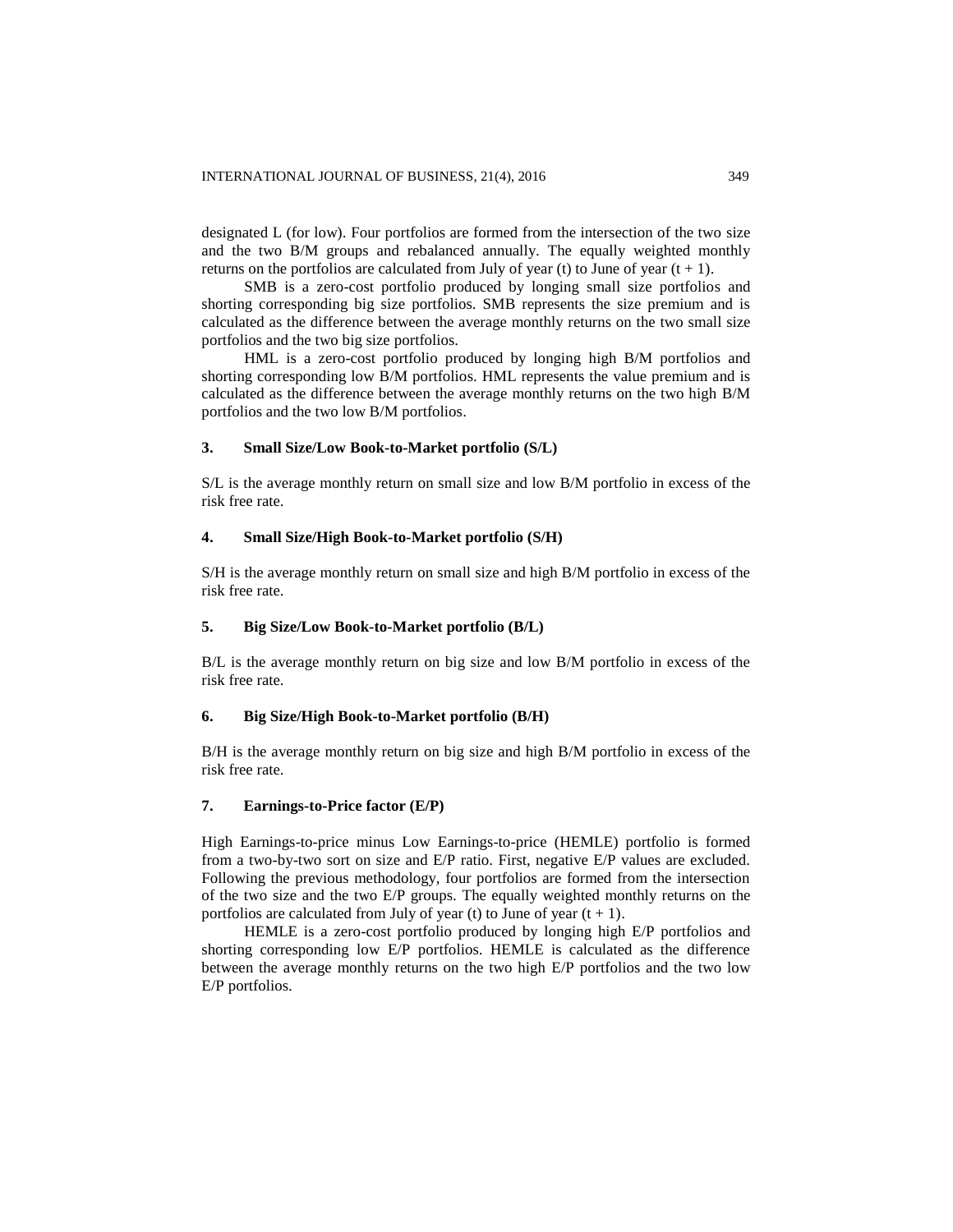## **8. Sales-to-Price factor (S/P)**

High Sales-to-price minus Low Sales-to-price (HSMLS) portfolio is constructed from a two-by-two sort on size and S/P ratio. Following the previous methodology, four portfolios are formed from the intersection of the two size and the two S/P groups. The equally weighted monthly returns on the portfolios are calculated from July of year (t) to June of year  $(t + 1)$ .

HSMLS is a zero-cost portfolio produced by longing high S/P portfolios and shorting corresponding low S/P portfolios. HSMLS is calculated as the difference between the average monthly returns on the two high S/P portfolios and the two low S/P portfolios.

#### **9. Dividends-to-Price factor (D/P)**

High Dividends-to-price minus Low Dividends-to-price (HDMLD) portfolio is formed from a two-by-two sort on size and D/P ratio. Following the previous methodology, four portfolios are formed from the intersection of the two size and the two D/P groups. The equally weighted monthly returns on the portfolios are calculated from July of year (t) to June of year  $(t + 1)$ .

HDMLD is a zero-cost portfolio produced by longing high D/P portfolios and shorting corresponding low D/P portfolios. HDMLD is calculated as the difference between the average monthly returns on the two high D/P portfolios and the two low D/P portfolios.

#### **10. Liquidity Factor**

Illiquid minus Liquid (IML) portfolio is constructed from a two-by-two sort on size and liquidity. Following the previous methodology, four portfolios are formed from the intersection of the two size and the two liquidity groups. The equally weighted monthly returns on the portfolios are calculated from July of year (t) to June of year  $(t + 1)$ .

IML is a zero-cost portfolio produced by longing illiquid portfolios and shorting corresponding liquid portfolios. IML is calculated as the difference between the average monthly returns on the two illiquid portfolios and the two liquid portfolios.

#### **11. Momentum**

Winners minus Losers (WML) portfolio is constructed from a two-by-two sort on size and momentum factors. First, at the end of June of each year (t), all stocks are ranked on size. Then, the median value of size is used as a break point to split all stocks into two groups, Small (S) and Big (B). Second, at the end of each month, all stocks are ranked on the previous 11-month returns lagged one month, the median value is used to divide all stocks into two groups, Winners (W) and Losers (L). Four portfolios are formed from the intersection of the two size and the two momentum groups. The equally weighted monthly returns on the portfolios are calculated from July of year (t) to June of year  $(t + 1)$ . Momentum portfolios are rebalanced monthly; we form 95 portfolios representing monthly momentum.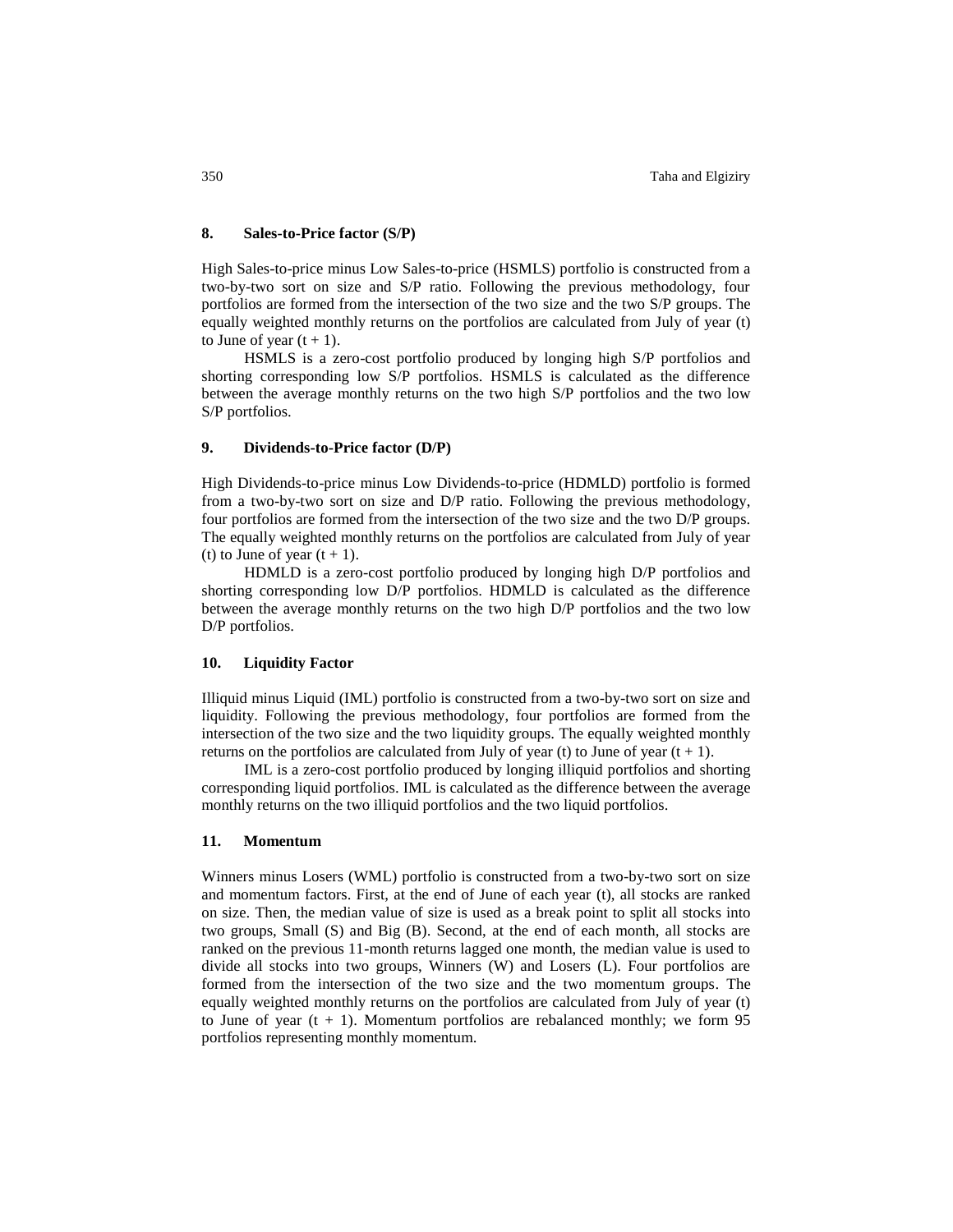WML is a zero-cost portfolio produced by longing winners' portfolios and shorting losers' portfolios. WML is calculated as the difference between the average monthly returns on the two winners' portfolios and the two losers' portfolios.

## **C. Methodology**

To determine the asset pricing model that best explains variation in stock returns, two test outcomes are anticipated:

First, a precise asset pricing model is estimated to have regression coefficients on the risk factors that are significantly different from zero. Therefore, Ordinary Least Squares (OLS) regression is employed. To test for heteroskedasticity and autocorrelation, we use the Breusch-Pagan-Godfrey test for the heteroskedasticity and Breusch-Godfrey Serial Correlation LM Test for autocorrelation. We discover evidence of heteroskedasticity in some models and autocorrelation in others. Therefore, t-test results from the standard OLS procedure may be unreliable. As a result, HAC method-Newey and West (1987) is suggested to adjust the standard errors to correct for the effects of heteroskedasticity and first-order autocorrelation.

Second, the intercepts in the time series regression should be jointly equal to zero; this is done using the GRS-F statistics (Gibbons et al., 1989). This requirement enforces a rigid standard on evaluating any asset pricing model. If the intercepts are jointly not different from zero, there is nothing left that can be captured by the intercept (i.e, no other factor can be added to explain variation in stock returns). If the GRS test indicates that two models are valid in the stock market under investigation, then the one with the smallest GRS-value and the highest p-value is the best model to explain crosssectional variation in stock returns.

Before running the regressions, some diagnostic tests are performed to detect problems in the models. We use the Augmented Dickey Fuller (ADF) test, to test for stationarity. The computed values of the ADF test are compared to the critical values at 1%, 5%, and 10% significance levels. The results show that there is no evidence of nonstationarity. The computed test statistic for each portfolio is lower than the critical Dickey Fuller values at all the three significance levels. The Variance Inflation Factor (VIF) is used to detect multi-collinearity problem. Since all VIF is lower than 10, we do not reject the null hypothesis that there is no multi-collinearity among the variables.

#### **IV. EMPIRICAL ANALYSIS**

This section introduces the empirical analysis of the study. It is divided into six subsections: the first one presents characteristics of the portfolios. The second sheds light on descriptive statistics of the study variables. The third subsection tests different portfolios to determine factors with a significant impact on our dependent variables and propose an asset pricing model in Egypt. In the fourth one, we introduce the empirical results of the time series regression and the GRS-F statistics for different models. In the fifth subsection, we analyze and evaluate different models based on different criteria to determine the asset pricing model that best explains variation in stock returns. The evaluation criteria are adjusted  $\mathbb{R}^2$ , Standard Error of Regression, Akaike Information Criterion (AIC), Schwarz Criterion (SC), the GRS-F statistics, Root Mean Squared Error (RMSE), Mean Absolute Error (MAE) and Theil Inequality Coefficient (TIC).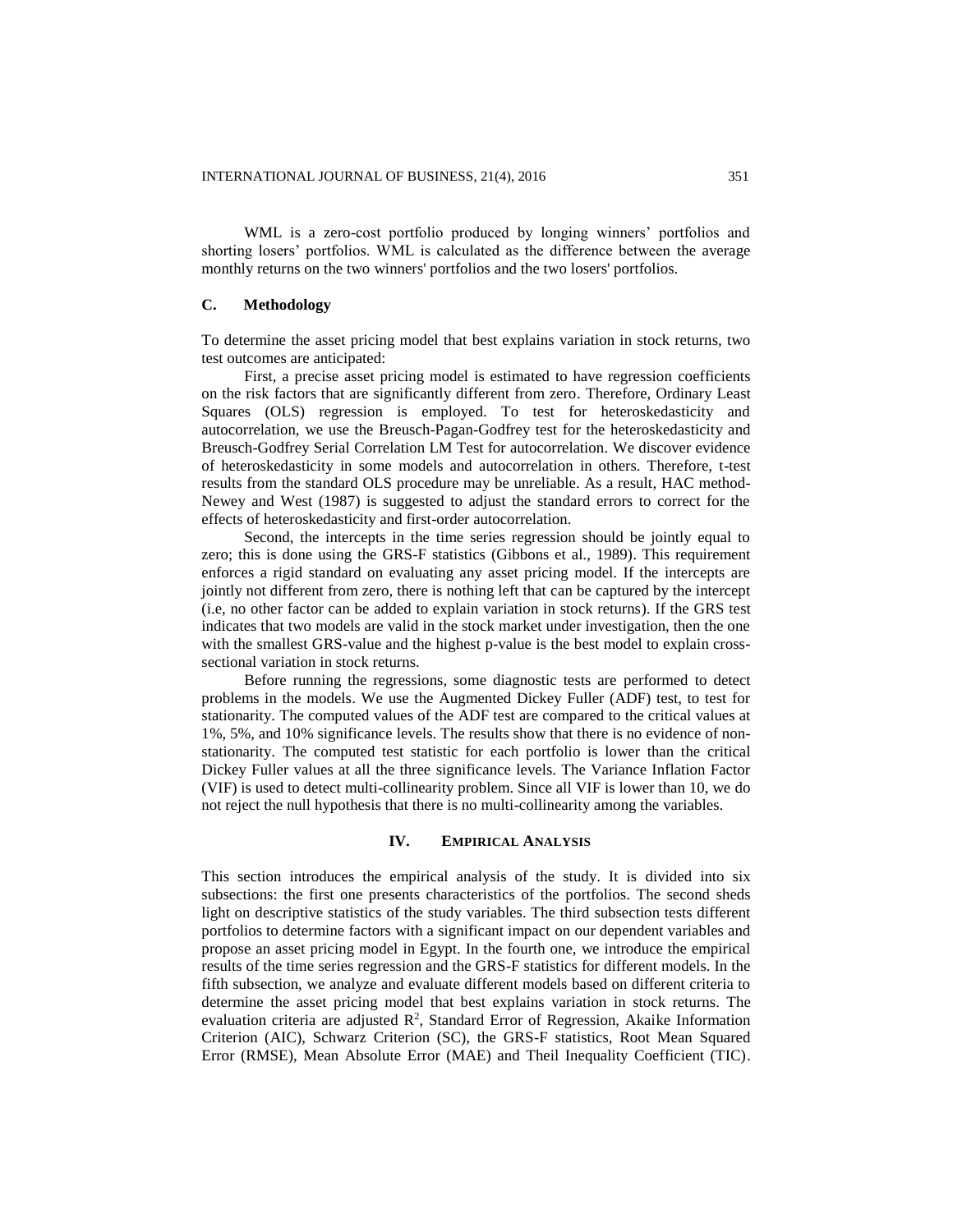Last but not least, we test the robustness of the proposed model under different market conditions.

## **A. Characteristics of the Portfolios**

Table 1: Panel (A) describes the number of stocks in each of the four equally weighted size-B/M portfolios by year. The average number of stocks in small and big size portfolios and in high and low B/M portfolios is almost the same. The average number of stocks in our sample is small compared to the previous studies on developed markets. Therefore, we use 2x2 sorting portfolios on size and B/M ratio instead of the standard 2x3 implemented in the research papers on developed markets.

Panel (B) summarizes the average market capitalization of the study sample. The average market capitalization of the 55 companies over the period from July 2005 to the end of June 2013 is approximately LE123.9 billion. It is noteworthy that big size portfolios (B/L and B/H) and small size portfolios (S/L and S/H) represent approximately 95.7% and 4.27% of our sample market capitalization, respectively. Sorting on B/M ratio, companies with high B/M ratio (S/H and B/H) and companies with low B/M ratio (S/L and B/L) represent 39.24% and 60.76%, respectively of our sample market capitalization.

| Characteristics of the portfolios                                                |         |                                                                                |          |          |           |  |  |  |
|----------------------------------------------------------------------------------|---------|--------------------------------------------------------------------------------|----------|----------|-----------|--|--|--|
|                                                                                  | S/L     | S/H                                                                            | B/L      | B/H      | Total     |  |  |  |
| Panel A: Number of stocks in each of the four size-B/M sorted portfolios by year |         |                                                                                |          |          |           |  |  |  |
| 2005                                                                             | 10      | 18                                                                             | 18       | 9        | 55        |  |  |  |
| 2006                                                                             | 13      | 17                                                                             | 14       | 11       | 55        |  |  |  |
| 2007                                                                             | 16      | 12                                                                             | 14       | 13       | 55        |  |  |  |
| 2008                                                                             | 13      | 14                                                                             | 15       | 13       | 55        |  |  |  |
| 2009                                                                             | 14      | 13                                                                             | 15       | 13       | 55        |  |  |  |
| 2010                                                                             | 13      | 14                                                                             | 15       | 13       | 55        |  |  |  |
| 2011                                                                             | 11      | 16                                                                             | 16       | 12       | 55        |  |  |  |
| 2012                                                                             | 13      | 15                                                                             | 15       | 12       | 55        |  |  |  |
| 2013                                                                             | 12      | 16                                                                             | 15       | 12       | 55        |  |  |  |
| Average                                                                          | 12.8    | 15.0                                                                           | 15.2     | 12.0     |           |  |  |  |
|                                                                                  |         | Panel B: Average Size (Market Capitalization, EGP million) of the study sample |          |          |           |  |  |  |
| 2005                                                                             | 918.7   | 2,160.5                                                                        | 80,710.5 | 41,798.3 | 125,588.0 |  |  |  |
| 2006                                                                             | 2,821.1 | 2,616.1                                                                        | 92,848.5 | 40,686.1 | 138,971.8 |  |  |  |
| 2007                                                                             | 4,287.3 | 2,546.4                                                                        | 126,226  | 53,383.2 | 186,443   |  |  |  |
| 2008                                                                             | 2,147.7 | 2,630.8                                                                        | 55,731.7 | 44,370   | 104,880.3 |  |  |  |
| 2009                                                                             | 3,039.3 | 3,137.1                                                                        | 50,327.4 | 51,470.3 | 107,974.1 |  |  |  |
| 2010                                                                             | 3,018.5 | 3,570.5                                                                        | 61,137.2 | 54,775.8 | 122,502.1 |  |  |  |
| 2011                                                                             | 1,546.5 | 2,082.7                                                                        | 50,072.2 | 44,710.4 | 98,411.8  |  |  |  |
| 2012                                                                             | 2,341.6 | 2,808.3                                                                        | 62,740.3 | 39,171   | 107,061.2 |  |  |  |
| 2013                                                                             | 2,432.6 | 3,510                                                                          | 75,167.4 | 42,056.7 | 123,166.6 |  |  |  |
| Average                                                                          | 2,505.9 | 2,784.7                                                                        | 72,773.5 | 45,824.6 |           |  |  |  |

**Table 1**

Notes: This Table describes the number of stocks in each of the four equally weighted size- B/M portfolios using 55 companies over the period from July 2005 to June 2013.The four portfolios are Small size-Low B/M portfolio (S/L), Small size-High B/M portfolio (S/H), Big size-Low B/M portfolio (B/L) and Big size-High B/M portfolio (B/H).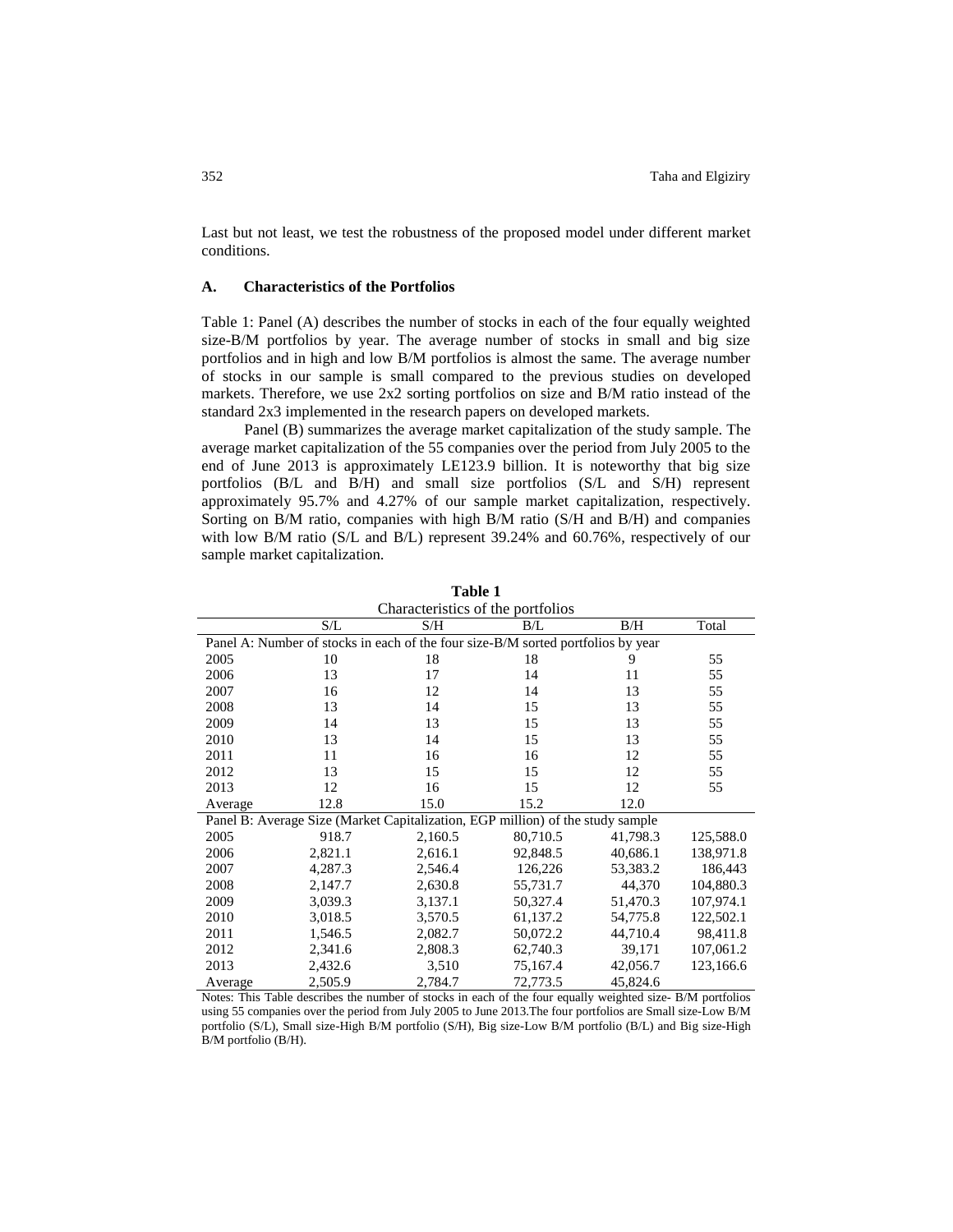## **B. Descriptive Statistics**

Table 2 shows the descriptive statistics of 22 portfolios. It is noteworthy that variables based on different sorting portfolios are used in the descriptive statistics to illustrate the relationship between stock returns and size, book-to-market ratio, earnings-to-price ratio, sales-to-price ratio, dividends-to-price ratio, liquidity factor and momentum.

| <b>Table 2</b> |                                               |                |                         |  |  |  |  |  |
|----------------|-----------------------------------------------|----------------|-------------------------|--|--|--|--|--|
|                | Descriptive statistics of the study variables |                |                         |  |  |  |  |  |
| Portfolios     | Means $(\%)$                                  | Medians $(\%)$ | Standard Deviations (%) |  |  |  |  |  |
| Small size     | $-1.40$                                       | $-0.37$        | 13.56                   |  |  |  |  |  |
| Big size       | $-2.34$                                       | $-0.60$        | 10.77                   |  |  |  |  |  |
| High B/M       | $-1.85$                                       | $-1.51$        | 11.53                   |  |  |  |  |  |
| Low $B/M$      | $-1.89$                                       | 0.51           | 12.81                   |  |  |  |  |  |
| High E/P       | $-1.00$                                       | 0.49           | 11.19                   |  |  |  |  |  |
| Low E/P        | $-1.10$                                       | $-0.16$        | 12.7                    |  |  |  |  |  |
| High S/P       | 1.03                                          | 1.41           | 6.85                    |  |  |  |  |  |
| Low S/P        | $-1.43$                                       | $-1.01$        | 13.36                   |  |  |  |  |  |
| High $D/P$     | 0.34                                          | 2.31           | 11.89                   |  |  |  |  |  |
| Low D/P        | $-1.01$                                       | $-2.99$        | 35.50                   |  |  |  |  |  |
| Illiquid       | $-0.78$                                       | 0.02           | 10.90                   |  |  |  |  |  |
| Liquid         | $-1.25$                                       | $-0.43$        | 13.65                   |  |  |  |  |  |
| Winners        | $-0.47$                                       | $-0.61$        | 12.96                   |  |  |  |  |  |
| Losers         | $-0.28$                                       | $-0.41$        | 7.51                    |  |  |  |  |  |
| MKT            | $-1.49$                                       | $-0.25$        | 10.13                   |  |  |  |  |  |
| <b>SMB</b>     | $-0.03$                                       | $-0.26$        | 5.92                    |  |  |  |  |  |
| <b>HML</b>     | $-0.94$                                       | $-0.73$        | 3.67                    |  |  |  |  |  |
| <b>HEMLE</b>   | 0.10                                          | $-0.49$        | 4.59                    |  |  |  |  |  |
| <b>HSMLS</b>   | 0.13                                          | 0.56           | 3.81                    |  |  |  |  |  |
| <b>HDMLD</b>   | $-0.35$                                       | 1.29           | 7.20                    |  |  |  |  |  |
| IML            | 0.46                                          | $-0.24$        | 5.95                    |  |  |  |  |  |
| WML            | $-0.77$                                       | $-0.70$        | 5.07                    |  |  |  |  |  |

Notes: This Table shows the means, medians and standard deviations of the average monthly returns of the following portfolios: small and big size, high and low book-to-market (B/M), high and low earnings-to-price (E/P), high and low sales-to-price (S/P), high and low dividends-to-price (D/P), illiquid, liquid, winners, losers, market (MKT), Small minus Big size (SMB), High minus Low B/M (HML), High Earnings-to-price minus Low Earnings-to-price (HEMLE), High Sales-to-price minus Low Sales-to-price (HSMLS), High Dividends-to-price minus Low Dividends-to-price (HDMLD), Illiquid minus liquid (IML) and Winners minus Losers (WML) portfolios using 55 companies over the period from July 2005 to June 2013.

As can be seen from Table 2, the average monthly returns on small size and big size portfolios are -1.40% and -2.34%, respectively. Consistent with the literature, small stocks outperform big stocks.

In addition, the results reveal that value stocks (stocks with high  $B/M$ , high  $E/P$ , high S/P and high D/P ratios) outperform growth stocks (stocks with low B/M, low E/P, low S/P and low D/P ratios). The average monthly return on high B/M portfolios is -1.85% compared to -1.89% on low B/M portfolios. Additionally, the average monthly returns on high E/P portfolios and low E/P portfolios are -1% and -1.10%, respectively. In addition, the average monthly return on high S/P portfolios is 1.03%, while the average monthly return on low S/P portfolios is -1.43%. Moreover, the average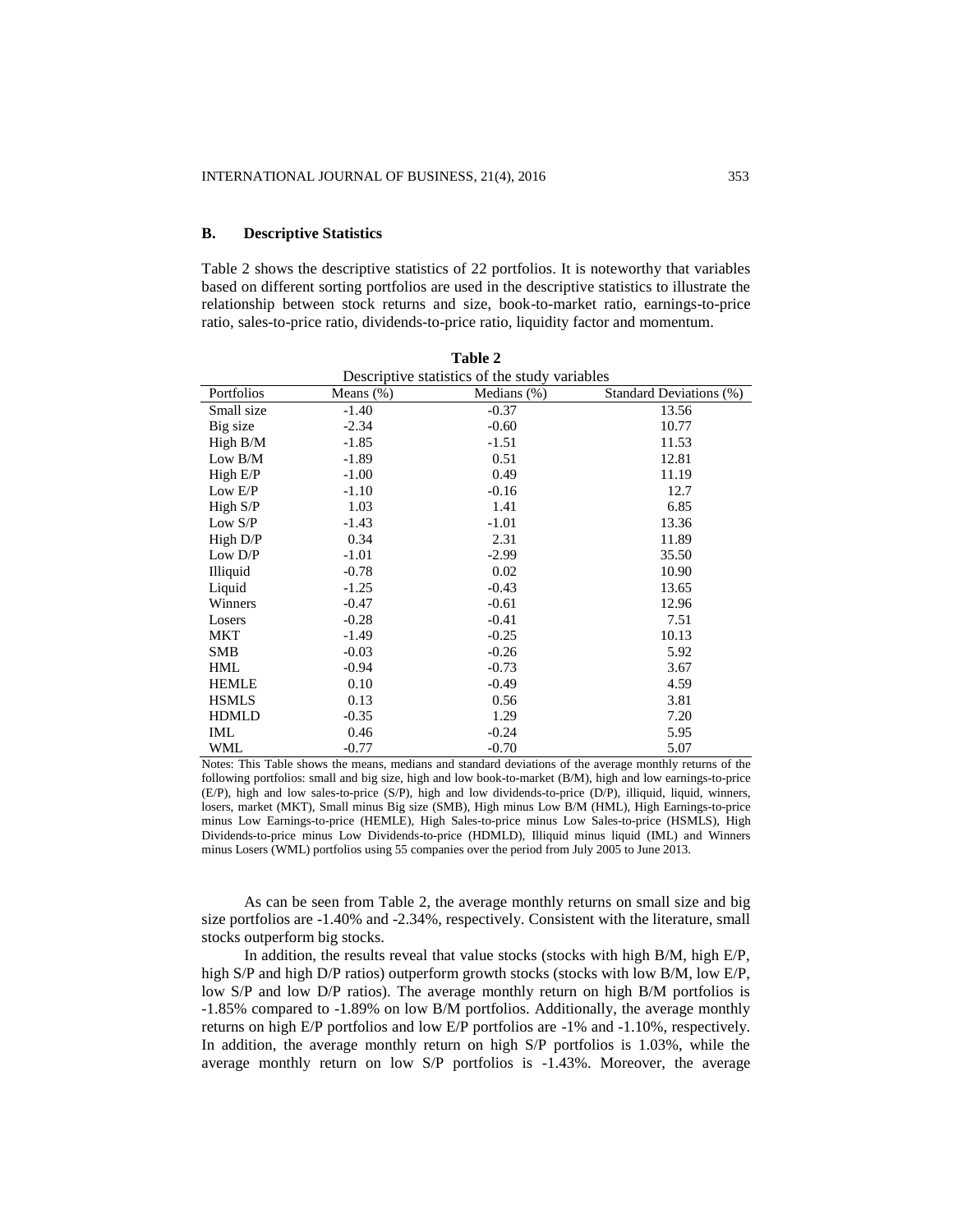monthly returns on high D/P portfolios and low D/P portfolios are approximately 0.34% and -1.01%, respectively.

Furthermore, the average monthly return on illiquid portfolios is -0.78% compared to -1.25% on liquid portfolios, reflecting the negative relation between stock returns and liquidity.

Additionally, the relationship between stock return and momentum factor is negative; the average monthly return on winners' portfolios is approximately -0.47%, while the average monthly return on losers' portfolios is -0.28%. This indicates that stock returns exhibit reversal effect rather than momentum effect.

On the other hand, the standard deviation of the monthly return decreases from 13.56% to 10.77% as we move from small to big size portfolios; reflecting the negative relation between size and total risk. Similarly, there is a negative relation between B/M ratio and standard deviation; the standard deviation decreases from 12.81% to 11.53% as we go from low to high B/M portfolios. The relationship between the standard deviations of the monthly returns and E/P, S/P, D/P and liquidity is negative. The standard deviations of high E/P, high S/P, high D/P and illiquid portfolios are lower than the standard deviations of low E/P, low S/P, low D/P and liquid portfolios. The standard deviations of the first group record 11.19%, 6.85%, 11.89% and 10.90%, respectively compared to 12.7%, 13.36%, 35.5%, and 13.65% in the same order for the second group.

The average monthly return on MKT is approximately -1.49%. It is noteworthy that the average monthly return on MKT is lower than the average monthly return on small size portfolios but higher than that on big size portfolios. Thus, small size portfolios outperform both the market and big size portfolios. On the other hand, the standard deviation of EGX30 is 10.13%, which is lower than the standard deviations of both small and big size portfolios.

Additionally, the average monthly returns on zero-cost portfolios; SMB, HML, HEMLE, HSMLS, HDMLD, IML and WML are -0.03%, -0.94%, 0.10%, 0.13%, -0.35%, 0.46 and -0.77%, respectively.

## **C. The Proposed Model**

To reach to the asset pricing model that best fits the data in the Egyptian market, we run 4 regressions for four dependent variables (S/L, S/H, B/L and B/H) on eight independent variables (MKT, SMB, HML, HEMLE, HSMLS, HDMLD, IML and WML). We estimate Ordinary Least Squares (OLS) regression using HAC method-Newey and West (1987). Then a backward stepwise procedure is applied to identify the variables that have a statistical significant relationship with the four dependent variables. Table 3 shows the estimated slope coefficients and t-statistics of the four portfolios formed on size and B/M ratio. The results show that MKT, SMB, HML significantly affect the four dependent variables. In addition, there is a statistical significant relation between two dependent variables (S/H and B/L) and HEMLE. Similarly, there is a statistical significant effect of IML factor on two dependent variables (S/L and B/H). It can be observed that HSMLS, HDMLD and WML portfolios have no significant impact on our dependent variables. Therefore, HSMLS and HDMLD are regarded as redundent. Excluding the variables with insigficant effect on all our dependet variables, we conclude that market factor, firm size, book-to-market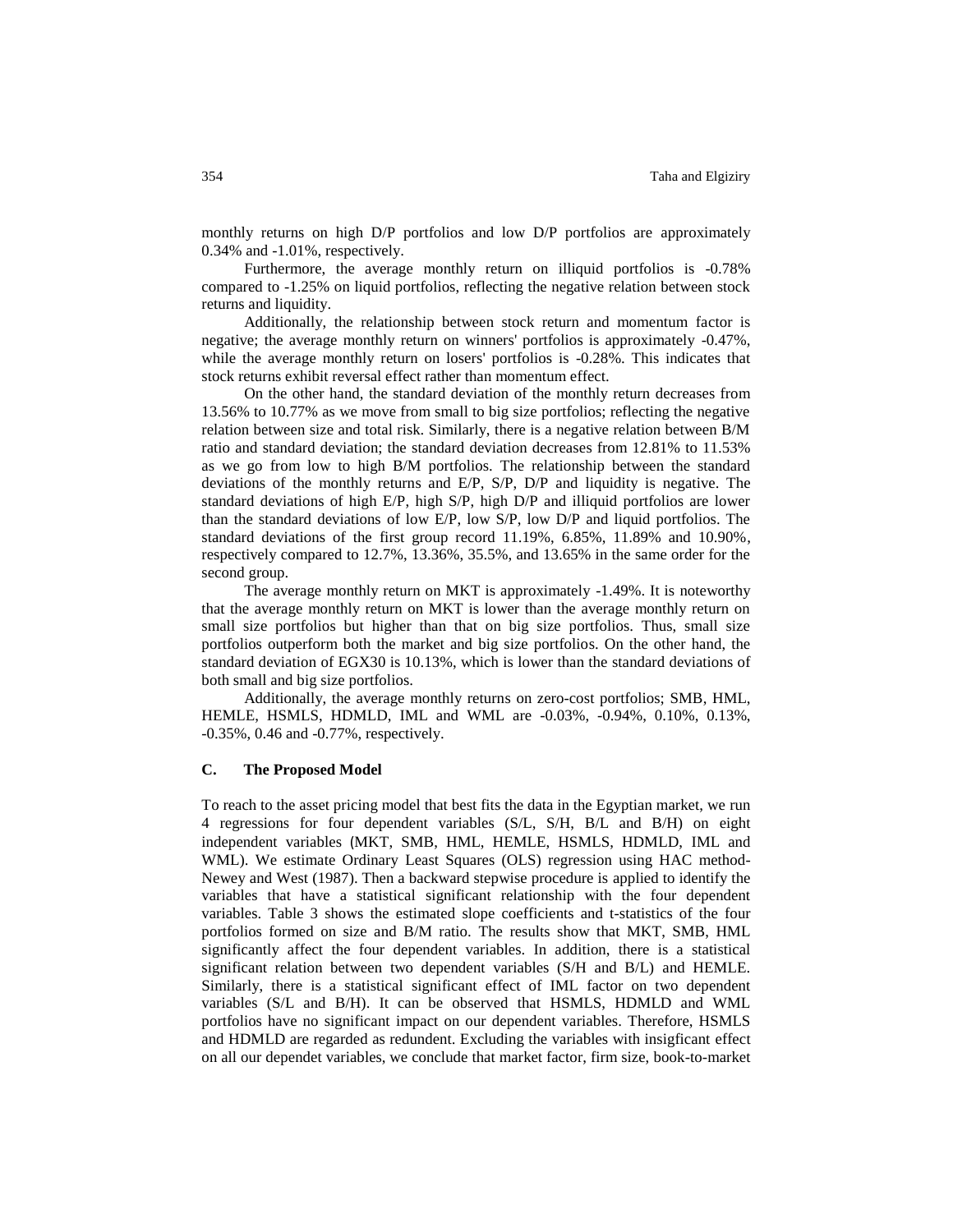equity ratio, earnings-to-price ratio and liqudity factor are priced in by market participants in the Egyptian stock market, wherases sales-to-price ratio, dividends-toprice ratio and momentum are not priced in.

Therefore, the proposed asset pricing model is the one which includes the five mentioned independent variables. Therfore, our porposed asset pricing model can be stated as follows:

$$
R_{i,t} - R_{f,t} = \alpha_i + \beta_i MKT_t + s_i SMB_t + h_i HML_t + e_i HEMLE_t + l_i IML_t + \epsilon_{i,t} \quad t = 1,2,3,......,T
$$

where  $R_{i,t} - R_{f,t}$  is the return on portfolio (i) in excess of the risk free rate at time (t).  $R_{i,t} - R_{f,t}$  is calculated for each one of our dependent variables (S/L, S/H, B/L and  $B/H$ ). MKT<sub>t</sub>, SMB<sub>t</sub>, HML<sub>t</sub>, HEMLE<sub>t</sub> and IML<sub>t</sub> are the independent variables described in construction of the portfolios section. In addition, βi, si, hi, ei, l<sup>i</sup> are factor loading or factor sensitivities. Finally,  $\varepsilon_{i,t}$  is a disturbance term assumed to have zero mean and to be uncorrelated with all other variables.

**Table 3** Time series regression of four size-B/M portfolios excess returns on MKT, SMB, HML, HEMLE, HSMLS, HDMLS, IML and WML Portfolios:

| July 2005 - June 2013, 95 months |              |                         |                         |                         |              |           |               |        |  |
|----------------------------------|--------------|-------------------------|-------------------------|-------------------------|--------------|-----------|---------------|--------|--|
|                                  | MKT          | <b>SMB</b>              | <b>HML</b>              | <b>HEMLE</b>            | <b>HSMLS</b> | HDMLD     | IML           | WML    |  |
| S/L                              | 0.559        | 1.334                   | $-0.659$                | $-0.259$                | $-0.186$     | $-0.147$  | $-0.308$      | 0.124  |  |
|                                  | $(5.84)$ *** | $(7.50)$ <sup>***</sup> | $(-3.91)$ ***           | $(-1.56)$               | $(-1.56)$    | $(-1.21)$ | $(-2.99)$ *** | (1.00) |  |
| S/H                              | 0.604        | 1.320                   | 0.574                   | $-0.459$                | $-0.113$     | $-0.001$  | $-0.140$      | 0.156  |  |
|                                  | $(5.02)$ *** | $(7.49)$ ***            | $(3.92)$ ***            | $(-2.55)$ <sup>**</sup> | $(-0.93)$    | $(-0.01)$ | $(-1.37)$     | (1.18) |  |
| B/L                              | 0.726        | 0.423                   | $-0.326$                | $-0.570$                | $-0.026$     | $-0.090$  | $-0.120$      | 0.210  |  |
|                                  | $(5.86)$ *** | $(2.47)$ <sup>**</sup>  | $(-2.08)$ <sup>**</sup> | $(-3.09)$ ***           | $(-0.18)$    | $(-0.61)$ | $(-1.16)$     | (1.43) |  |
| B/H                              | 0.560        | 0.356                   | 0.346                   | $-0.260$                | $-0.186$     | $-0.147$  | $-0.308$      | 0.125  |  |
|                                  | $(5.84)$ *** | $(1.97)$ <sup>**</sup>  | $(2.07)$ <sup>**</sup>  | $(-1.56)$               | $(-1.56)$    | $(-1.21)$ | $(-2.99)$ *** | (1.00) |  |

Notes: This Table reports the estimated slope coefficients and t-statistics from regressing the four dependent variables (S/L, S/H, B/L and B/H) on eight independent variables: MKT, SMB, HML, HEMLE, HSMLS, HDMLD, IML and WML. S/L is the average monthly return on small size/low B/M portfolio in excess of the risk free rate. S/H is the average monthly return on small size/high B/M portfolio in excess of the risk free rate. B/L is the average monthly return on big size/low B/M portfolio in excess of the risk free rate. B/H is the average monthly return on big size/high B/M portfolio in excess of the risk free rate. MKT is the average monthly return on EGX 30 in excess of the risk free rate. SMB is the difference between the average monthly returns on the two small and the two big size portfolios. HML is the difference between the average monthly returns on the two high B/M and the low B/M portfolios. HEMLE is the difference between the average monthly returns on the two high E/P and the two low E/P portfolios. HSMLS is the difference between the average monthly returns on the two high S/P and the two low S/P portfolios. HDMLD is the difference between the average monthly returns on the two high D/P and the two low D/P portfolios. IML is the difference between the average monthly returns on the two illiquid and the two liquid portfolios. WML is the difference between the average monthly returns on the two winners' and the two losers' portfolios. t-statistics are in parentheses. \*, \*\* and \*\*\* denote statistical significance of the coefficients at the 10%, 5% and 1% significance level, respectively.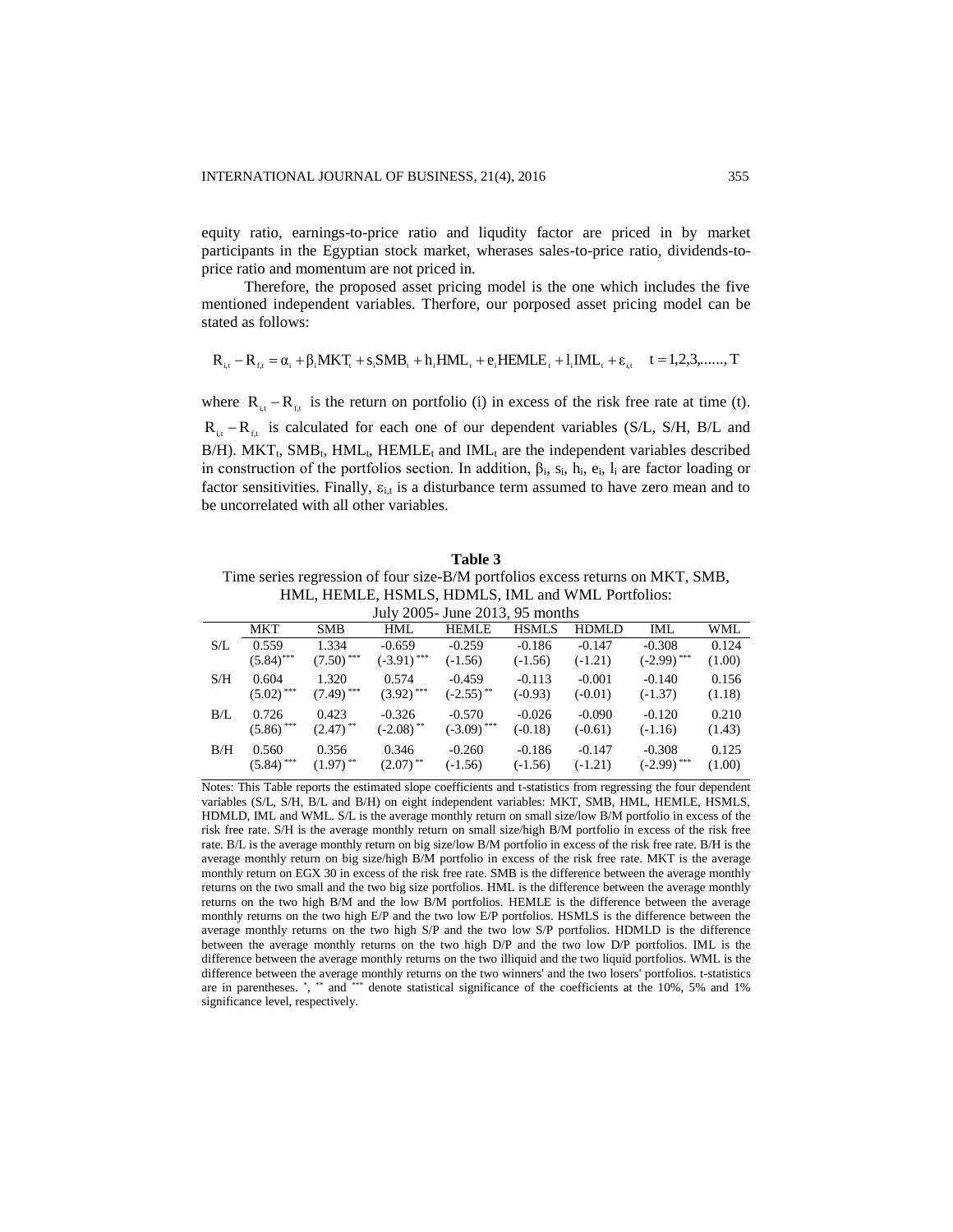#### **D. Empirical Results**

We estimate five asset pricing models to select the best model in explaining stock returns in Egypt. We begin with the CAPM, then employ forward stepwise procedure by adding additional explanatory variable one at a time and check the significance of the estimated coefficients as well as the change in adjusted  $\mathbb{R}^2$ . The validity of an asset pricing model is assessed based on the results of the time series regression and the GRS-F statistics. The five models under investigations are as follows:

Model (1): The Capital Asset Pricing Model (CAPM)

$$
\mathbf{R}_{i,t} - \mathbf{R}_{f,t} = \alpha_i + \beta_i \mathbf{M} \mathbf{K} \mathbf{T}_t + \varepsilon_{i,t}
$$

Model (2): Fama and French Three-Factor Model

$$
R_{i,t} - R_{f,t} = \alpha_i + \beta_i MKT_t + s_i SMB_t + h_i HML_t + \epsilon_{i,t}
$$

Model (3): Earnings-to-Price-augmented Fama and French Three-Factor Model

$$
R_{i,t} - R_{f,t} = \alpha_i + \beta_i MKT_t + s_iSMB_t + h_iHML_t + e_iHEMLE_t + \epsilon_{i,t}
$$

Model (4): Chan and Faff (2005) Four-Factor Model

$$
R_{i,t} - R_{f,t} = \alpha_i + \beta_i MKT_t + s_iSMB_t + h_iHML_t + l_iIML_t + \varepsilon_{i,t}
$$

Model (5): Our proposed Five-Factor Model

$$
R_{i,t} - R_{f,t} = \alpha_i + \beta_i MKT_t + s_iSMB_t + h_iHML_t + e_iHEMLE_t + l_iIML_t + \epsilon_{i,t}
$$

#### **1. Time Series Regressions**

A precise asset pricing model is estimated to have regression coefficients for the risk factors that are significantly different from zero. In this section, we assess each asset pricing model based on individual t-statistic of the regression coefficients and adjusted R<sup>2</sup>. Therefore, OLS regression is run using the HAC method-Newey and West (1987) using 55 companies during the period from July 2005 to June 2013.

a. Model (1): The Capital Asset Pricing Model (CAPM)

$$
R_{i,t} - R_{f,t} = \alpha_i + \beta_i MKT_t + \epsilon_{i,t}
$$
  $t = 1, 2, 3, \dots, T$ 

We estimate model (1) for four size-B/M portfolios excess returns on the MKT portfolio. Table 4 reports the estimated results of model (1). From the regression results, two out of four intercepts are statistically significant. In each B/M portfolio, the intercept is higher for small size portfolio than for big size portfolio. The intercept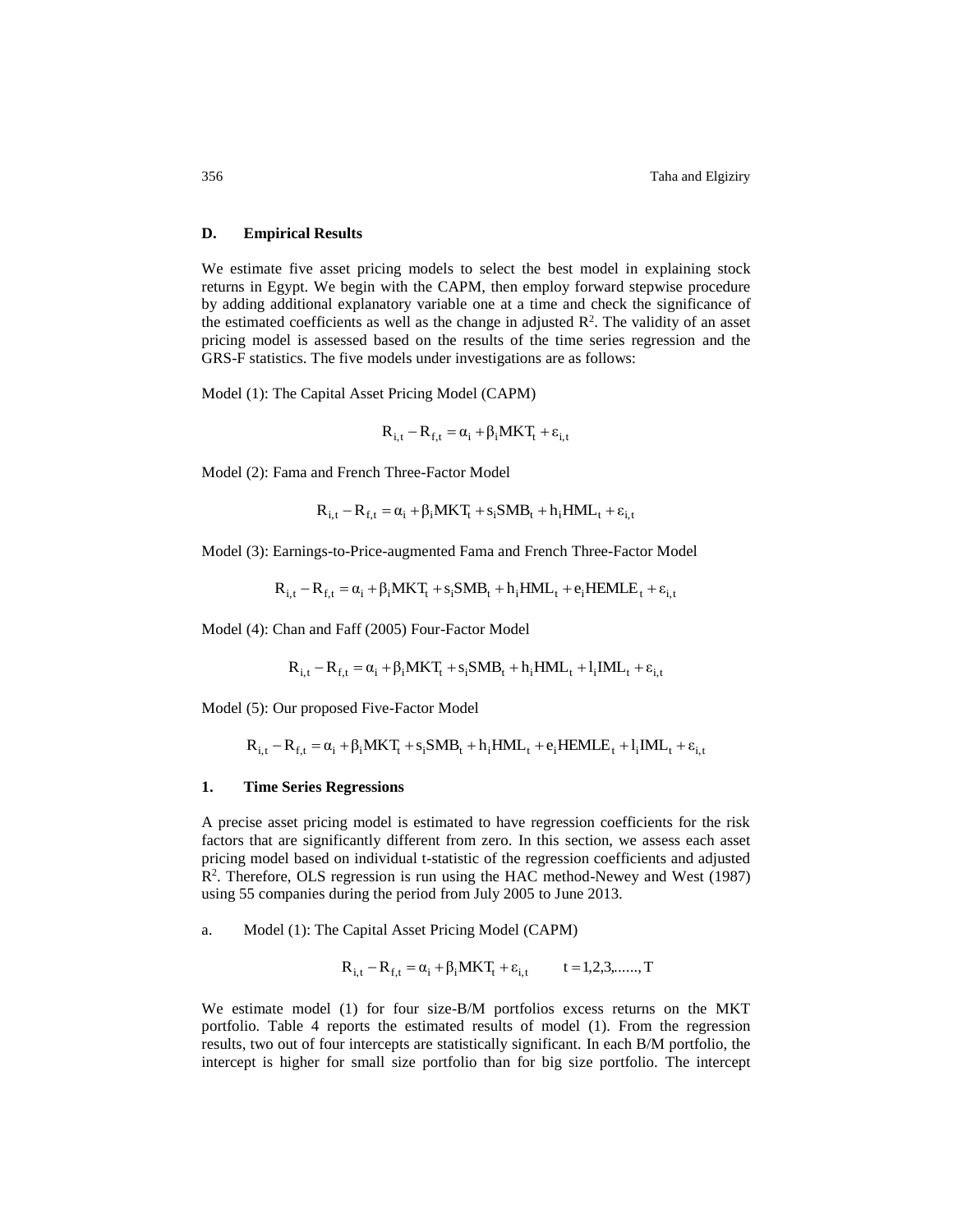increases from -1.156 to -0.126 as we move from B/L to S/L portfolios. Similarly, the intercept rises from -1.164 to -0.156 as we shift from B/H to S/H portfolios. These results parallel the evidence of Fama and French (1993) that the intercepts show the size effect of Banz (1981). This conclusion confirms the negative relation between average returns and firm size. In each size portfolio, the intercept is higher for low B/M portfolio than for high B/M portfolio. The intercept decreases from -0.126 to -0.156 as we shift from S/L to S/H portfolios. Similarly, the intercept declines from -1.156 to -1.164 as we go from B/L to B/H portfolios. This result contradicts the evidence of Fama and French (1993) that the intercepts show the value effects.

All estimated coefficients on the market factor are statistically significant at 1% significance level. However, no constant pattern is found between beta  $(\beta)$  and both size and B/M ratio. When we move from low to high B/M portfolios, beta increases for small size portfolio, while it decreases for big size portfolio. The same pattern is noticed for low and high B/M portfolios when we shift from small to big size portfolios. These results coincide with Fama and French (1993). Consequently, using  $\beta$  as the sole risk factor to explain stock returns does not capture the cross-sectional variation in average returns that is related to size and B/M ratio.

Adjusted  $\mathbb{R}^2$  ranges from 34.73% to 55.71% with an average of 47.71% for the four portfolios, indicating that the MKT factor alone explains on average 47.71% of the variation in stock returns in Egypt.

| July 2005- June 2013, 95 months |                                                                                                                                              |                      |                |            |  |  |  |  |  |
|---------------------------------|----------------------------------------------------------------------------------------------------------------------------------------------|----------------------|----------------|------------|--|--|--|--|--|
|                                 |                                                                                                                                              | Book-to-Market ratio |                |            |  |  |  |  |  |
| Size                            | Low (L)                                                                                                                                      | High(H)              | Low (L)        | High(H)    |  |  |  |  |  |
|                                 | Regression: $R_{i,t} - R_{f,t} = \alpha_i + \beta_i MKT_t + \varepsilon_{i,t}$                                                               |                      |                |            |  |  |  |  |  |
|                                 | $\alpha_i$                                                                                                                                   |                      | $t(\alpha_i)$  |            |  |  |  |  |  |
| Small(S)                        | $-0.126$                                                                                                                                     | $-0.156$             | $-0.111$       | $-0.171$   |  |  |  |  |  |
| Big(B)                          | $-1.156$                                                                                                                                     | $-1.164$             | $-1.642*$      | $-1.987**$ |  |  |  |  |  |
|                                 | $\beta_i$                                                                                                                                    |                      | $t(\beta_i)$   |            |  |  |  |  |  |
| Small(S)                        | 0.825                                                                                                                                        | 0.874                | 5.922***       | $6.083***$ |  |  |  |  |  |
| Big(B)                          | 0.857                                                                                                                                        | 0.734                | $6.791***$     | $6.871***$ |  |  |  |  |  |
|                                 | Adjusted $\mathbb{R}^2$                                                                                                                      |                      | S.E regression |            |  |  |  |  |  |
| Small(S)                        | 34.73%                                                                                                                                       | 45.15%               | 11.341         | 9.701      |  |  |  |  |  |
| Big(B)                          | 55.71%                                                                                                                                       | 55.25%               | 7.710          | 6.663      |  |  |  |  |  |
|                                 | Notes: This Table reports the estimated coefficients from the CAPM model: $R_{i,t} - R_{f,t} = \alpha_i + \beta_i MKT_t + \varepsilon_{i,t}$ |                      |                |            |  |  |  |  |  |

**Table 4** Time series regression of four size-B/M portfolios excess returns on MKT portfolio:

using 55 companies from July 2005 to June 2013, 95 months. S/L is the average monthly return on small size/low B/M ratio in excess of the risk free rate. S/H is the average monthly return on small size/high B/M ratio in excess of the risk free rate. B/L is the average monthly return on big size/low B/M ratio in excess of the risk free rate. B/H is the average monthly return on big size/high B/M ratio in excess of the risk free rate.  $\alpha_i$  is the intercept estimate of the CAPM. The factor loading or sensitivity  $\beta_i$  is the estimated coefficient on MKT. MKT is the average monthly return on EGX 30 in excess of the risk free rate. t() indicates t-statistics. \*, \*\* and \*\*\* denote statistical significance of the coefficients at the 10%, 5% and 1% significance level, respectively.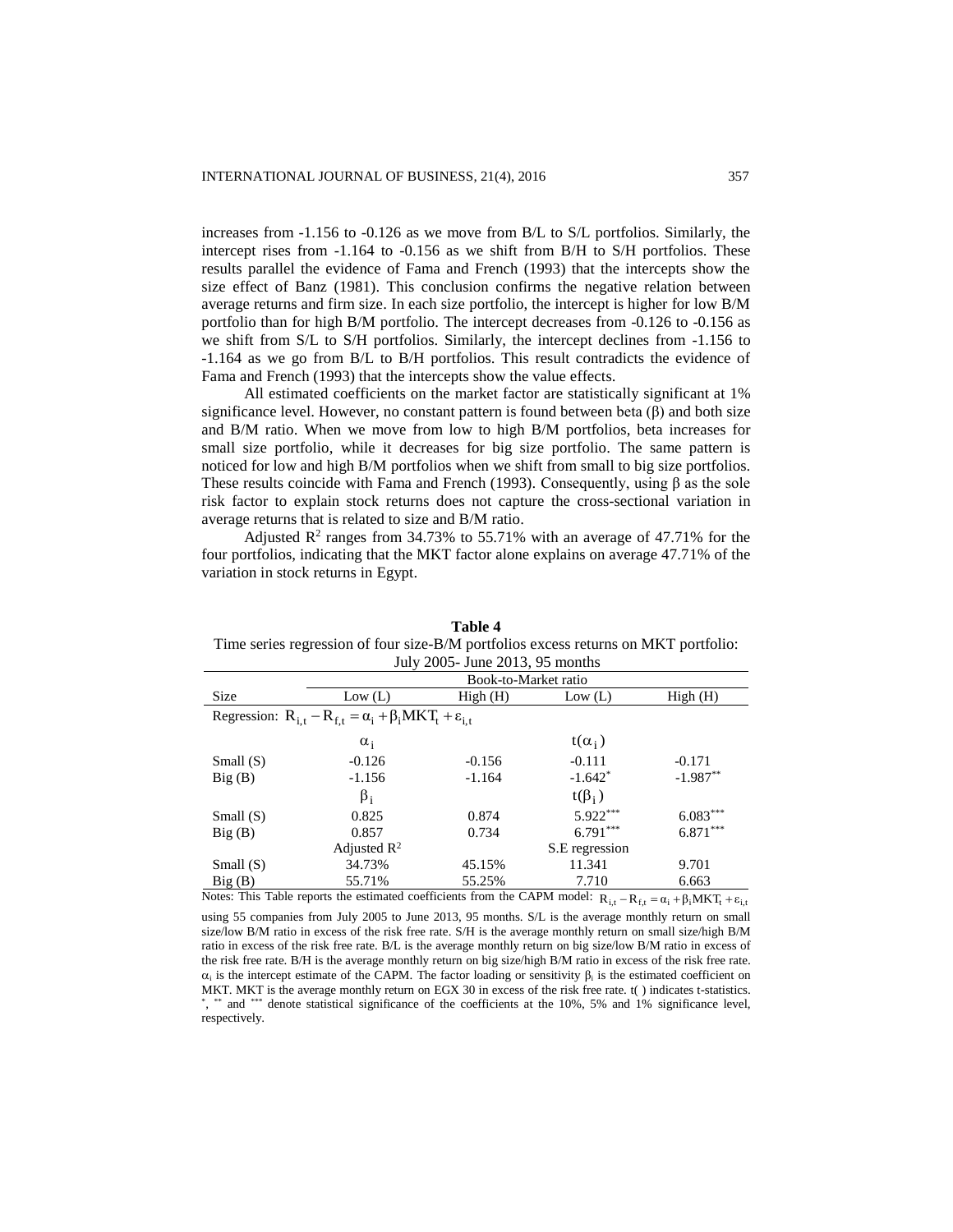b. Model (2): Fama and French Three-Factor Model

$$
R_{i,t} - R_{f,t} = \alpha_i + \beta_i MKT_t + s_i SMB_t + h_i HML_t + \varepsilon_{i,t} \qquad t = 1,2,3,......,T
$$

Table 5 shows the results of regressing four size-B/M portfolios excess returns on the MKT, SMB and HML portfolios. Three out of four intercepts are statistically significant. In each B/M portfolio, the intercepts increase as we move from big size to small size portfolios from -1.737 to -0.987 for low B/M portfolios and from -0.987 to -0.042 for high B/M portfolios. In each size portfolio, the intercepts shift up as we move from low B/M to high B/M portfolios from -0.987 to -0.042 for small size portfolios and from -1.737 to -0.987 for big size portfolios. These results are in conjunction with the documentation of Fama and French (1993) that the intercepts in the time series regression display both size and value effects. These outcomes affirm the negative relation between average returns and size and the positive relation between average returns and B/M ratio.

All estimated coefficients on the market factor are statistically significant at 1% significance level and range from 0.646 (for S/L and B/H portfolios) to 0.804 (for B/L portfolio). No obvious relation between market (β) and both size and B/M ratio can be noticed. For low B/M portfolios, small size portfolio, which has higher average returns, does not have higher beta. For big size portfolios, high B/M portfolio, which has higher average returns, does not have higher beta. This confirms the premise that β is not the only risk factor to explain stock returns. It fails to reflect both size and value effects.

The coefficients on SMB portfolio (si) are related to firm size. All estimated coefficients on size are statistically significant at 1% level. The coefficients  $(s_i)$ decrease with the increase in size for both low and high B/M portfolios. The coefficients dwindle from 1.577 to 0.575 with the increase in size (for low B/M portfolios) and from 1.386 to 0.577 (for high B/M portfolios). Therefore, small size portfolios, which have higher average returns, have higher coefficients on SMB, representing the size effect.

The estimated coefficients on HML portfolio  $(h_i)$  are related to B/M ratio. Three out of four coefficients on B/M are statistically significant at 1% significance level, whereas the estimated coefficient on B/H portfolio is significant at 5% level. After controlling for size, the coefficients  $(h_i)$  increase with the rise in B/M ratio for both small and big size portfolios. The coefficients escalate from -0.695 to 0.381 (for small size portfolios) and from -0.557 to 0.305 (for big size portfolios). Consequently, portfolios with high B/M ratio, which have higher average returns, have higher coefficients on HML, representing the value effect. Therefore, SMB and HML are able to capture variations in stock returns that are not captured by β.

Accordingly, Fama and French three-factor model (model 2) yields better results compared to the CAPM (model 1). The improvement in adjusted  $\mathbb{R}^2$  confirms our results. Compared to the CAPM, adjusted  $R^2$  for FF3 model increases on average from 47.71% to 74.68%.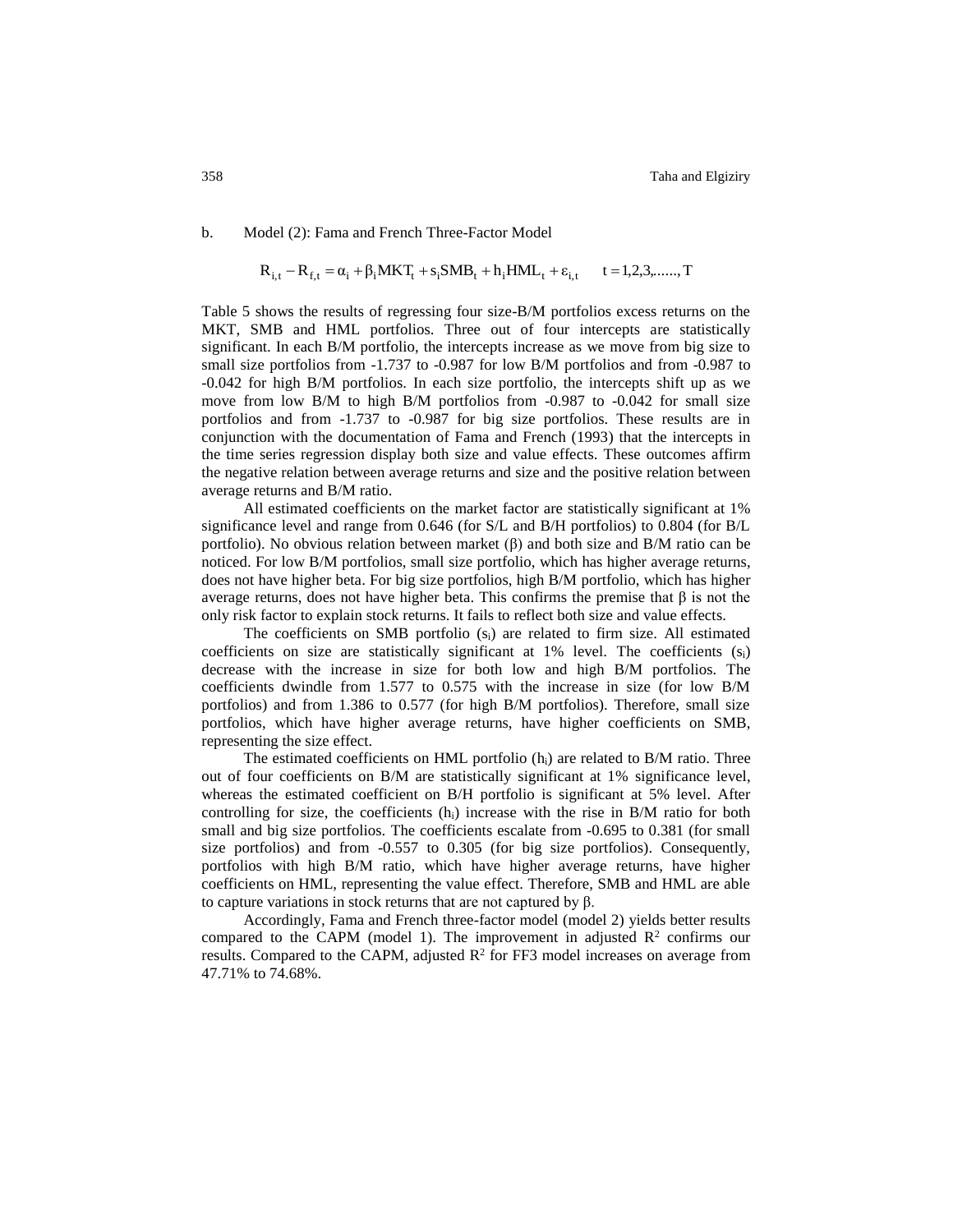| Table 5                                                                           |
|-----------------------------------------------------------------------------------|
| Time series regression of four size-B/M portfolios excess returns on MKT, SMB and |
| HML Portfolios: July 2005- June 2013, 95 months                                   |

|             |      | Book-to-Market ratio |                              |     |                                                                                                        |                |            |             |            |
|-------------|------|----------------------|------------------------------|-----|--------------------------------------------------------------------------------------------------------|----------------|------------|-------------|------------|
| Size        |      |                      | Low (L)                      |     | High(H)                                                                                                | Low (L)        |            | High(H)     |            |
|             |      |                      |                              |     | Regression: $R_{i,t} - R_{f,t} = \alpha_i + \beta_i MKT_t + s_i SMB_t + h_i HML_t + \varepsilon_{i,t}$ |                |            |             |            |
|             |      |                      | $\alpha_i$                   |     |                                                                                                        | $t(\alpha_i)$  |            |             |            |
| Small $(S)$ |      |                      | $-0.987$                     |     | $-0.042$                                                                                               | $-2.112**$     |            | $-0.092$    |            |
| Big(B)      |      |                      | $-1.737$                     |     | $-0.987$                                                                                               | $-3.098***$    |            | $-2.112**$  |            |
|             |      |                      | $\beta_i$                    |     |                                                                                                        | $t(\beta_i)$   |            |             |            |
| Small $(S)$ |      |                      | 0.646                        |     | 0.678                                                                                                  | $6.447***$     |            |             | $5.752***$ |
| Big(B)      |      |                      | $6.339***$<br>0.804<br>0.646 |     |                                                                                                        |                | $6.447***$ |             |            |
|             |      |                      | Si                           |     |                                                                                                        | $t(s_i)$       |            |             |            |
| Small $(S)$ |      |                      | 1.577                        |     | 1.387                                                                                                  | 15.193***      |            | $11.947***$ |            |
| Big(B)      |      |                      | 0.575                        |     | 0.577                                                                                                  | $4.185***$     |            |             | $5.557***$ |
|             |      |                      | hi                           |     |                                                                                                        | $t(h_i)$       |            |             |            |
| Small $(S)$ |      |                      | $-0.695$                     |     | 0.381                                                                                                  | $-5.240***$    |            |             | $2.966***$ |
| Big(B)      |      |                      | $-0.557$                     |     | 0.305                                                                                                  | $-3.685***$    |            |             | $2.303**$  |
|             |      |                      | Adjusted $\mathbb{R}^2$      |     |                                                                                                        | S.E Regression |            |             |            |
| Small $(S)$ |      |                      | 82.95%                       |     | 81.97%                                                                                                 | 5.796          |            | 5.563       |            |
| Big(B)      |      |                      | 67.66%                       |     | 66.14%                                                                                                 | 6.589          |            | 5.796       |            |
| Notes:      | This | Table                | reports                      | the | estimated                                                                                              | coefficients   | from       | FF3         | model:     |

 $R_{i,t} - R_{f,t} = \alpha_i + \beta_i MKT_t + s_i SMB_t + h_i HML_t + \varepsilon_{i,t}$  using 55 companies from July 2005 to June 2013, 95 months. S/L is the average monthly return on small size/low B/M portfolio in excess of the risk free rate. S/H is the average monthly return on small size/high B/M portfolio in excess of the risk free rate. B/L is the average monthly return on big size/low B/M portfolio in excess of the risk free rate. B/H is the average monthly return on big size/high B/M portfolio in excess of the risk free rate.  $\alpha_i$  is the intercept estimate of FF3 model. The factor loading or sensitivities βi, s<sup>i</sup> and h<sup>i</sup> are the estimated coefficients on MKT, SMB and HML portfolios, respectively. MKT is the average monthly return on EGX 30 in excess of the risk free rate. SMB is the difference between the average monthly returns on the two small and the two big size portfolios. HML is the difference between the average monthly returns on the two high B/M and the two low B/M portfolios. t() indicates t-statistics. \*, \*\* and \*\*\* denote statistical significance of the coefficients at the 10%, 5% and 1% significance level, respectively.

c. Model (3): Earnings-to-Price-augmented Fama and French Three-Factor Model

$$
R_{i,t} - R_{f,t} = \alpha_i + \beta_i MKT_t + s_i SMB_t + h_i HML_t + e_i HEMLE_t + \epsilon_{i,t} \quad t = 1,2,3,......,T
$$

In estimating model (3), we regress the four size-B/M portfolios excess returns on the MKT, SMB, HML and HEMLE portfolios. The estiamtes of model (3) are presented in Table 6. All the intercepts, except that for S/H portfolio, are statistically significant. In both B/M portfolios, the intercepts increase as we shift from big to small size portfolios. Similarly, the intercepts increase across the size as we move from low to high B/M portolios.These results concide with the literature; confirming the negative relation between average returns and size and the positive relation between average returns and B/M ratio.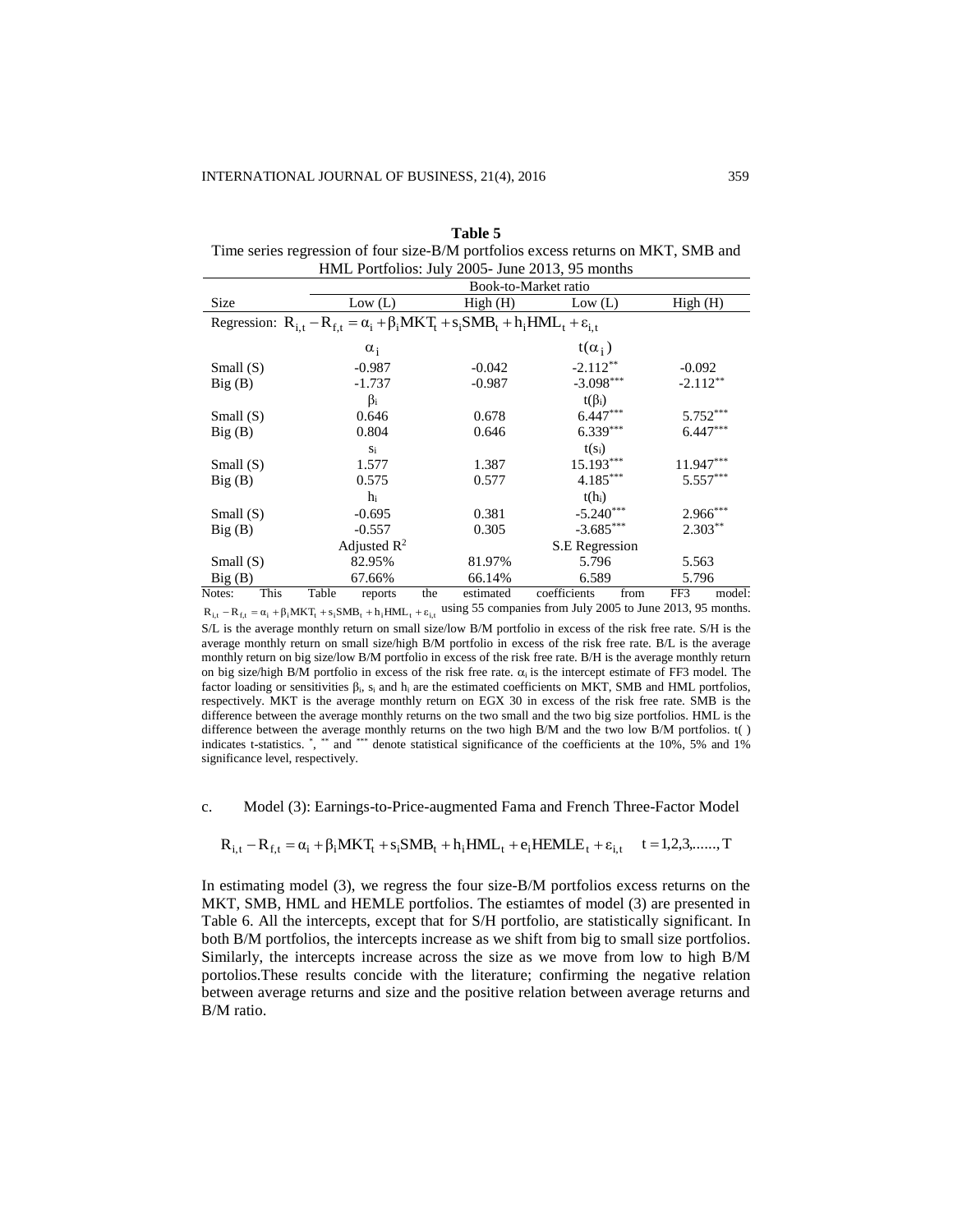**Table 6** Time series regression of four size-B/M portfolios excess returns on MKT, SMB, HML and HEMLE Portfolios: July 2005- June 2013, 95 months

|             |      | Book-to-Market ratio |         |                         |           |              |      |                                                                                                                      |       |             |
|-------------|------|----------------------|---------|-------------------------|-----------|--------------|------|----------------------------------------------------------------------------------------------------------------------|-------|-------------|
| Size        |      |                      |         | Low (L)                 |           | High(H)      |      | Low (L)                                                                                                              |       | High(H)     |
|             |      |                      |         |                         |           |              |      | Regression: $R_{i,t} - R_{f,t} = \alpha_i + \beta_i MKT_t + s_i SMB_t + h_i HML_t + e_i HEMLE_t + \varepsilon_{i,t}$ |       |             |
|             |      |                      |         | $\alpha_i$              |           |              |      | $t(\alpha_i)$                                                                                                        |       |             |
| Small $(S)$ |      |                      |         | $-0.892$                |           | 0.094        |      | $-2.029**$                                                                                                           | 0.231 |             |
| Big(B)      |      |                      |         | $-1.577$                |           | $-0.892$     |      | $-3.071***$                                                                                                          |       | $-2.029**$  |
|             |      |                      |         | $\beta_i$               |           |              |      | $t(\beta_i)$                                                                                                         |       |             |
| Small $(S)$ |      |                      |         | 0.608                   |           | 0.623        |      | $6.115***$                                                                                                           |       | $5.175***$  |
| Big(B)      |      |                      |         | 0.740                   |           | 0.608        |      | $6.098***$                                                                                                           |       | $6.115***$  |
|             |      |                      |         | Si                      |           |              |      | $t(s_i)$                                                                                                             |       |             |
| Small $(S)$ |      |                      |         | 1.551                   |           | 1.350        |      | 14.774***                                                                                                            |       | $13.566***$ |
| Big(B)      |      |                      |         | 0.533                   |           | 0.551        |      | $4.827***$                                                                                                           |       | $5.252***$  |
|             |      |                      |         | hi                      |           |              |      | $t(h_i)$                                                                                                             |       |             |
| Small $(S)$ |      |                      |         | $-0.567$                |           | 0.563        |      | $-3.838***$                                                                                                          |       | $4.428***$  |
| Big(B)      |      |                      |         | $-0.343$                |           | 0.432        |      | $-2.409**$                                                                                                           |       | $2.925***$  |
|             |      |                      |         | $e_i$                   |           |              |      | $t(e_i)$                                                                                                             |       |             |
| Small $(S)$ |      |                      |         | $-0.340$                |           | $-0.487$     |      | $-2.074**$                                                                                                           |       | $-2.827***$ |
| Big(B)      |      |                      |         | $-0.571$                |           | $-0.340$     |      | $-3.308***$                                                                                                          |       | $-2.074***$ |
|             |      |                      |         | Adjusted $\mathbb{R}^2$ |           |              |      | S.E Regression                                                                                                       |       |             |
| Small $(S)$ |      |                      |         | 83.85%                  |           | 84.33%       |      | 5.641                                                                                                                |       | 5.186       |
| Big(B)      |      |                      |         | 71.80%                  |           | 67.92%       |      | 6.152                                                                                                                |       | 5.641       |
| Notes:      | This | Table                | reports | the                     | estimated | coefficients | from | E/P-augmented                                                                                                        | FF3   | model:      |

 $R_{i,t} - R_{f,t} = \alpha_i + \beta_i MKT_t + s_i SMB_t + h_i HML_t + e_i HEMLE_t + \epsilon_{i,t}$  using 55 companies from July 2005 to

June 2013, 95 months. S/L is the average monthly return on small size/low B/M ratio in excess of the risk free rate. S/H is the average monthly return on small size/high B/M ratio in excess of the risk free rate. B/L is the average monthly return on big size/low B/M ratio in excess of the risk free rate. B/H is the average monthly return on big size/high B/M ratio in excess of the risk free rate.  $\alpha_i$  is the intercept estimate of E/Paugmented FF3 model. The factor loading or sensitivities  $β<sub>i</sub>$ ,  $s<sub>i</sub>$ ,  $h<sub>i</sub>$  and  $e<sub>i</sub>$  are the estimated coefficients on MKT, SMB, HML and HEMLE portfolios, respectively. MKT is the average monthly return on EGX 30 in excess of the risk free rate. SMB is the difference between the average monthly returns on the two small and the two big size portfolios. HML is the difference between the average monthly returns on the two high B/M and the two low B/M portfolios. HEMLE is the difference between the average monthly returns on the two high E/P and the two low E/P portfolios. t() indicates t-statistics. \*, \*\* and \*\*\* denote statistical significance of the coefficients at the 10%, 5% and 1% significance level, respectively.

All coefficients on the market factor are statistically significant at 1% level and range from 0.61 (for S/L and B/H portfolios) to 0.740 (for B/L portfolio). As previously mentioned, the cross-sectional variation in stock returns that is linked to size and B/M ratio cannot be observed when using one risk factor as represented by β. Again, when moving from low to high B/M portfolios, beta increases for small size portfolio, while it decreases for big size portfolio. The same pattern is noticed for low and high B/M portfolios when we move from small to big size portfolios.

All estimated coefficients on SMB are highly significant at 1% level. The SMB coefficents decrease with the increase in size for both low and high B/M portfolios, reflecting the negative relation between firm size and stock returns. The coefficents decrease with the increase in size from 1.551 to 0.533 (for low B/M portfolios) and from 1.350 to 0.551 (for high B/M portfolios). It is obvious that the t-statistics of the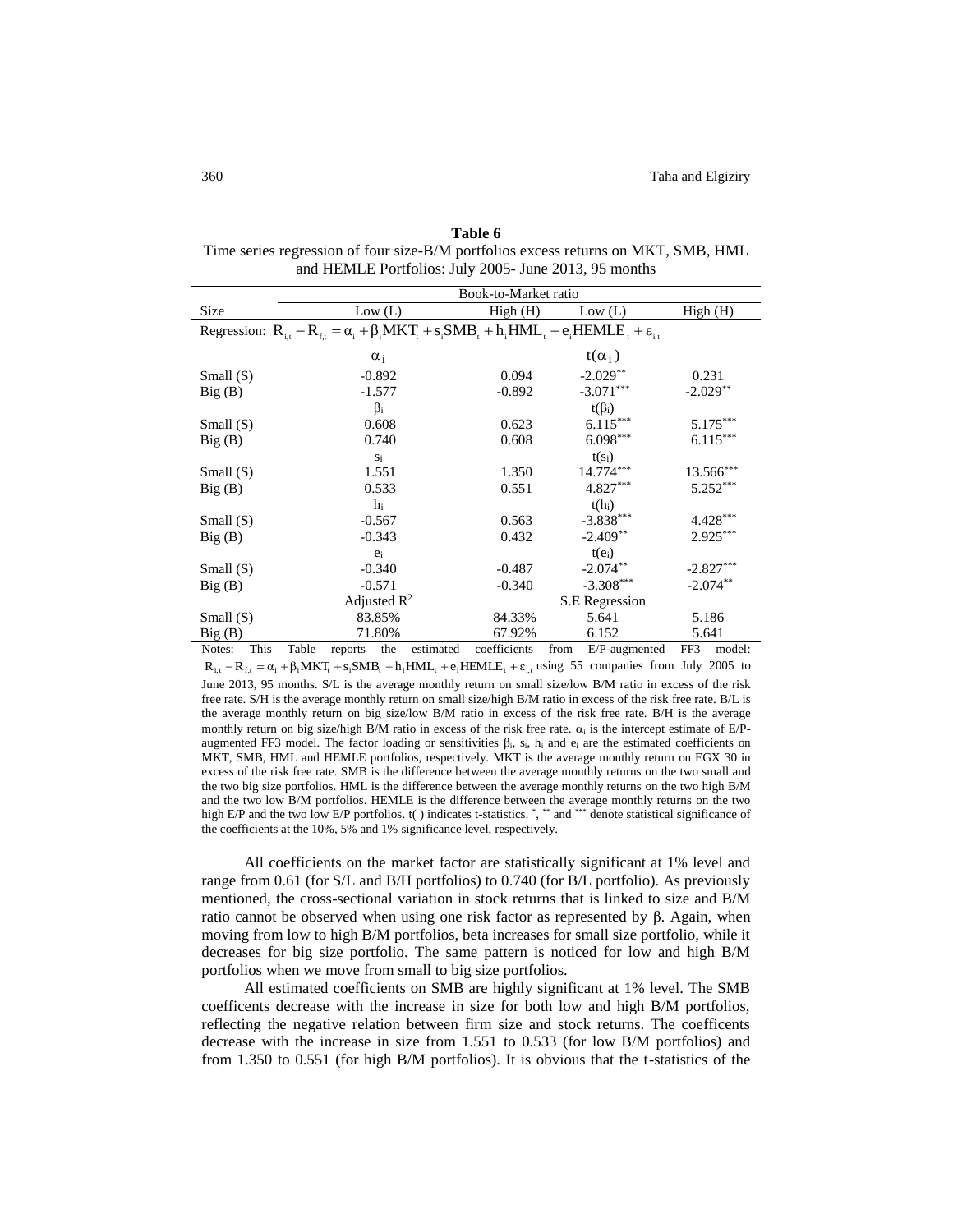estiamted coefficents on SMB for the two small size portfolios (S/L and S/H) are very high compared to those on MKT, HML and HEMLE portfolios; registering 14.77 and 13.57, respectively. This evidence also confirms the importance of the size effect in the Egyptian stock market.

Three out of four estimated coefficients on HML are significant at 1% level, while the estiamted coeffcient  $(h_i)$  on B/L portolio is significant at 5% level. After controlling for size, the coefficents  $(h_i)$  increase with the increase in B/M for both small and big size portfolios. The coeffients shift up from -0.567 to 0.563 (for small size portfolios) and from -0.343 to 0.432 (for big size portfolios).

The estimated coefficients on HEMLE portfolio are related to E/P factor. All coefficients on E/P are statistically significant. The estimated coefficients on both S/H and B/L are significant at 1%, whereas the estimated coefficients on both S/L and B/H are significant at 5%. Therefore, it can be concluded that B/M factor does not absorb the role of E/P factor and both of them are highly significant in explaining variation in stock returns. It can be observed from the regression that the returns on both S/H and B/L portfolios are more sensitive to swing in earnings-to-price factor than the returns on S/L and B/H portfolios.

Compared to FF3 model (model 2), the inclusion of E/P factor improves adjusted  $R<sup>2</sup>$  on average by approximately 3% from 74.68% to 76.97%. In addition, S.E regression declines on average to 5.66 from 5.94. Therefore, a model containing MKT, SMB, HML and HEMLE yields higher adjusted  $\mathbb{R}^2$  and lower S.E regression than both FF3 model (model 2) and the CAPM (model 1).

d. Model (4): Chan and Faff (2005) Four-Factor Model

$$
R_{i,t} - R_{f,t} = \alpha_i + \beta_i MKT_t + s_i SMB_t + h_i HML_t + l_i IML_t + \epsilon_{i,t} \quad t = 1, 2, 3, \dots, T
$$

Table 7 shows the results of regressing four size-B/M portfolios excess returns on the MKT, SMB, HML and IML portfolios. All the intercepts, except that for S/H portfolio, are significant. As mentioned before, the intercepts for small size and high B/M portfolios are greater than those for big size and low B/M portfolios.

The results in Table 7 show that, all estimated coefficients on the market factor are statistically significant at 1% level. As previously mentioned, no obvious relationship between market beta and both size and B/M ratio can be observed.

All estimated coefficients on SMB are statistically significant at 1% level. After controlling for B/M ratio, the coefficients on SMB decrease with the increase in size for both low and high B/M portfolios. The coefficients decrease with the increase in size from 1.529 to 0.556 (for low B/M portfolios) and from 1.364 to 0.529 (for high B/M portfolios). It is obvious that the inclusion of IML factor does not weaken the significance of the size effect. The t-statistics of the estimated coefficients on SMB for the two small size portfolios S/L and S/H are very high compared to those on MKT, HML and IML portfolios, registering 15.06 and 11.53, respectively.

Three out of four coefficients on HML are statistically significant at 1% level, whereas the coefficient on B/H portfolio is significant at 10% level. After controlling for size, the coefficients on HML boost with the increase in B/M ratio for both small and big size portfolios. The coefficients on HML increase from -0.741 to 0.360 (for small size portfolios) and from -0.576 to 0.259 (for big size portfolios).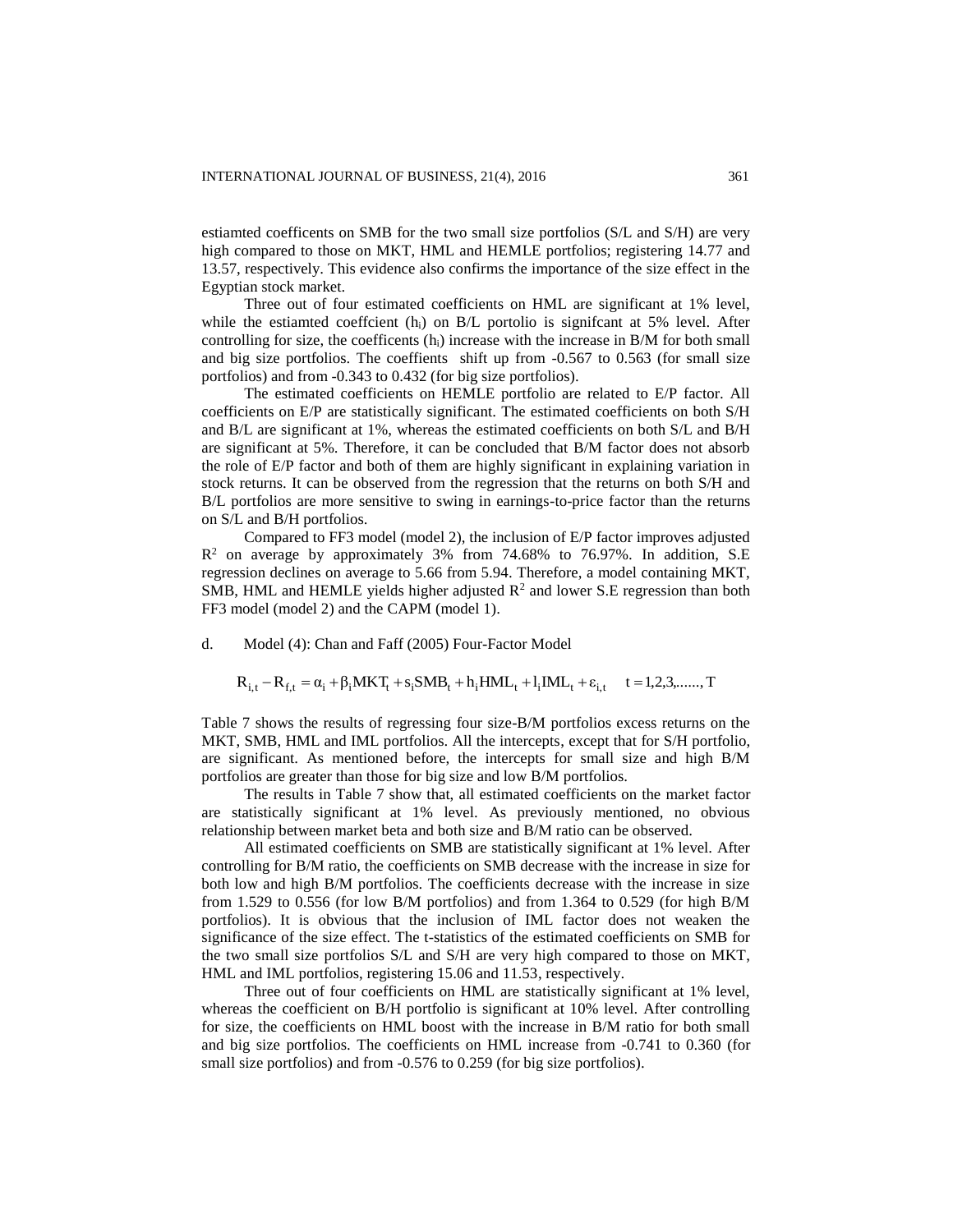| and IML Portfolios: July 2005- June 2013, 95 months |                                                                                                                    |          |                |             |  |  |  |  |
|-----------------------------------------------------|--------------------------------------------------------------------------------------------------------------------|----------|----------------|-------------|--|--|--|--|
|                                                     | Book-to-Market ratio                                                                                               |          |                |             |  |  |  |  |
| Size                                                | Low (L)                                                                                                            | High(H)  | Low (L)        | High(H)     |  |  |  |  |
|                                                     | Regression: $R_{i,t} - R_{f,t} = \alpha_i + \beta_i MKT_t + s_i SMB_t + h_i HML_t + l_i IML_t + \varepsilon_{i,t}$ |          |                |             |  |  |  |  |
|                                                     | $\alpha_i$                                                                                                         |          | $t(\alpha_i)$  |             |  |  |  |  |
| Small $(S)$                                         | $-0.969$                                                                                                           | $-0.033$ | $-2.116**$     | $-0.073$    |  |  |  |  |
| Big(B)                                              | $-1.729$                                                                                                           | $-0.969$ | $-3.029***$    | $-2.116**$  |  |  |  |  |
|                                                     | $\beta_i$                                                                                                          |          | $t(\beta_i)$   |             |  |  |  |  |
| Small $(S)$                                         | 0.592                                                                                                              | 0.652    | 5.837***       | $5.336***$  |  |  |  |  |
| Big(B)                                              | 0.781                                                                                                              | 0.592    | 5.807***       | 5.837***    |  |  |  |  |
|                                                     | $S_i$                                                                                                              |          | $t(s_i)$       |             |  |  |  |  |
| Small $(S)$                                         | 1.529                                                                                                              | 1.364    | $15.06***$     | $11.528***$ |  |  |  |  |
| Big(B)                                              | 0.556                                                                                                              | 0.529    | $4.106***$     | $5.217***$  |  |  |  |  |
|                                                     | h                                                                                                                  |          | $t(h_i)$       |             |  |  |  |  |
| Small $(S)$                                         | $-0.741$                                                                                                           | 0.360    | $-5.08***$     | $2.629***$  |  |  |  |  |
| Big(B)                                              | $-0.576$                                                                                                           | 0.259    | $-3.661***$    | $1.778*$    |  |  |  |  |
|                                                     | $\mathbf{I}$                                                                                                       |          | $t(I_i)$       |             |  |  |  |  |
| Small $(S)$                                         | $-0.309$                                                                                                           | $-0.144$ | $-2.868***$    | $-1.540$    |  |  |  |  |
| Big(B)                                              | $-0.130$                                                                                                           | $-0.309$ | $-1.225$       | $-2.868***$ |  |  |  |  |
|                                                     | Adjusted $\mathbb{R}^2$                                                                                            |          | S.E Regression |             |  |  |  |  |
| Small $(S)$                                         | 84.30%                                                                                                             | 82.15%   | 5.563          | 5.534       |  |  |  |  |
| Big(B)                                              | 67.70%                                                                                                             | 68.81%   | 6.585          | 5.563       |  |  |  |  |

**Table 7** Time series regression of four size-B/M portfolios excess returns on MKT, SMB, HML

Notes: This Table reports the estimated coefficients from Chan and Faff (2005) four-factor model:  $R_{i,t} - R_{f,t} = \alpha_i + \beta_i MKT_t + s_i SMB_t + h_i HML_t + l_i IML_t + \varepsilon_{i,t}$  using 55 companies from July 2005 to June 2013, 95 months. S/L is the average monthly return on small size/low B/M portfolio in excess of the risk free rate. S/H is the average monthly return on small size/high B/M portfolio in excess of the risk free rate. B/L is the average monthly return on big size/low B/M portfolio in excess of the risk free rate. B/H is the average monthly return on big size/high B/M portfolio in excess of the risk free rate.  $\alpha_i$  is the intercept estimate of Chan and Faff model. The factor loading or sensitivities  $\beta_i$ ,  $s_i$ ,  $h_i$  and  $l_i$  are the estimated coefficients on MKT, SMB, HML and IML portfolios, respectively. MKT is the average monthly return on EGX 30 in excess of the risk free rate. SMB is the difference between the average monthly returns on the two small and the two big size portfolios. HML is the difference between the average monthly returns on the two high B/M and the two low B/M portfolios. IML is the difference between the average monthly returns on the two illiquid and the two liquid portfolios. t( ) indicates t-statistics. \*, \*\* and \*\*\* denote statistical significance of the coefficients at the 10%, 5% and 1% significance level, respectively.

The coefficients on IML portfolio  $(l_i)$  are related to liquidity factor. Two out of four estimated coefficients on IML portfolios are significant at 1% (S/L and B/H), while the coefficients on S/H and B/L portfolios are statistically insignificant. Therefore, it can be concluded that the returns on S/L and B/H portfolios are sensitive to the variation in liquidity factor, while the returns on both S/H and B/L portfolios do not move with the swing in liquidity factor.

Compared to FF3 model, the inclusion of IML factor improves adjusted  $\mathbb{R}^2$  on average by 1.4% from 74.68% to 75.74%. Additionally, S.E regression dwindles on average to 5.81 from 5.94. Therefore, adding liquidity to FF3 model yields higher adjusted  $\mathbb{R}^2$  and lower S.E regression, providing better results than both FF3 model and the CAPM.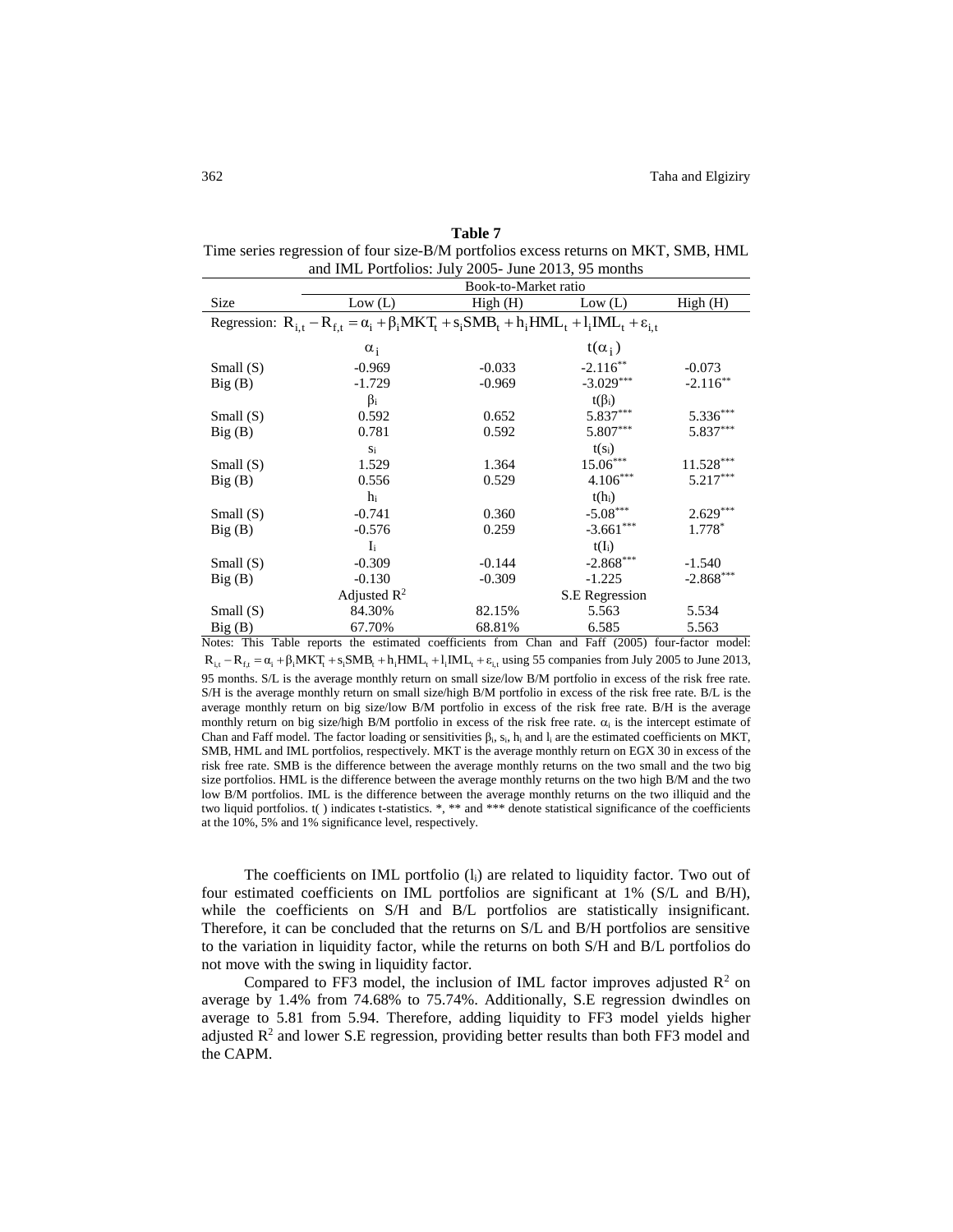e. Model (5): Our Proposed Five-Factor Model

$$
R_{i,t} - R_{f,t} = \alpha_i + \beta_i MKT_t + s_i SMB_t + h_i HML_t + e_i HEMLE_t + l_i IML_t + \epsilon_{i,t}
$$
  

$$
t = 1,2,3,......,T
$$

In estimating model (5), we regress the four size-B/M portfolios excess returns on the MKT, SMB, HML, HEMLE and IML portfolios. The estiamtes of model (5) are presented in Table 8. All the intercepts, except that for S/H portfolio are statistically significant. As mentioned above, the intercepts for small size portfolios are greater than those for big size portfolios. Similarly, the intercepts for high B/M portfolios are higher than those for low B/M portfolios.

As can be seen from Table 8, all the estimated coefficients on the market factor are statistically significant at 1%. As previously mentioned, the cross-sectional variation in stock returns that is linked to size and B/M ratio cannot be observed when using one risk factor as represented by β.

All the estimated coefficients on SMB are statistically significant at 1%. After controlling for B/M ratio, the coefficients on SMB decrease with the increase in size for both low and high B/M portfolios. The coefficients on SMB decrease with the increase in size from 1.507 to 0.517 (for low B/M portfolios) and from 1.332 to 0.507 (for high B/M portfolios). We observe that adding additional independent variables does not weaken the significance of size. This evidence also confirms the robustness of the size effect in the Egyptian stock market.

The estimated coefficients on HML are statistically significant at 1% level for both S/L and S/H portfolios and at 5% for both B/L and B/H portfolios. After controlling for size, the coefficients (hi) increase with the increase in B/M for both small and big size portfolios. The coefficients on HML increase from -0.618 to 0.541 (for small size portfolios) and from -0.362 to 0.381 (for big size portfolios).

The estimated coefficients on HEMLE are significant at 1% level for both S/H and B/L portfolios and at 5% for both S/L and B/H portfolios. Therefore, B/M factor does not absorb the role of E/P factor and both of them are significant in explaining fluctuations in stock returns. Again, the returns on S/H and B/L portfolios are more sensitive to the variation in earnings-to-price factor than the returns on both S/L and B/H portfolios.

The coefficients on IML  $(l_i)$  are related to liquidity factor. Two out of four coefficients on IML portfolio are statistically significant at 1% (S/L and B/H), while the coefficients on S/H and B/L portfolios are statistically insignificant. Therefore, we argue that the returns on S/L and B/H portfolios are sensitive to the volatility in liquidity factor, while the returns on both S/H and B/L do not act in response to the variation in liquidity factor.

Compared to Chan and Faff four-factor model (model 4), the inclusion of HEMLE in model (5) improves adjusted  $\mathbb{R}^2$  on average by 2.91% from 75.74% to 77.94%. S.E regression dwindles on average from 5.81 to 5.54 for models 4 and 5, respectively. Therefore, adding liquidity factor to a model, comprising MKT, SMB, HML and HEMLE, provides better results than other models.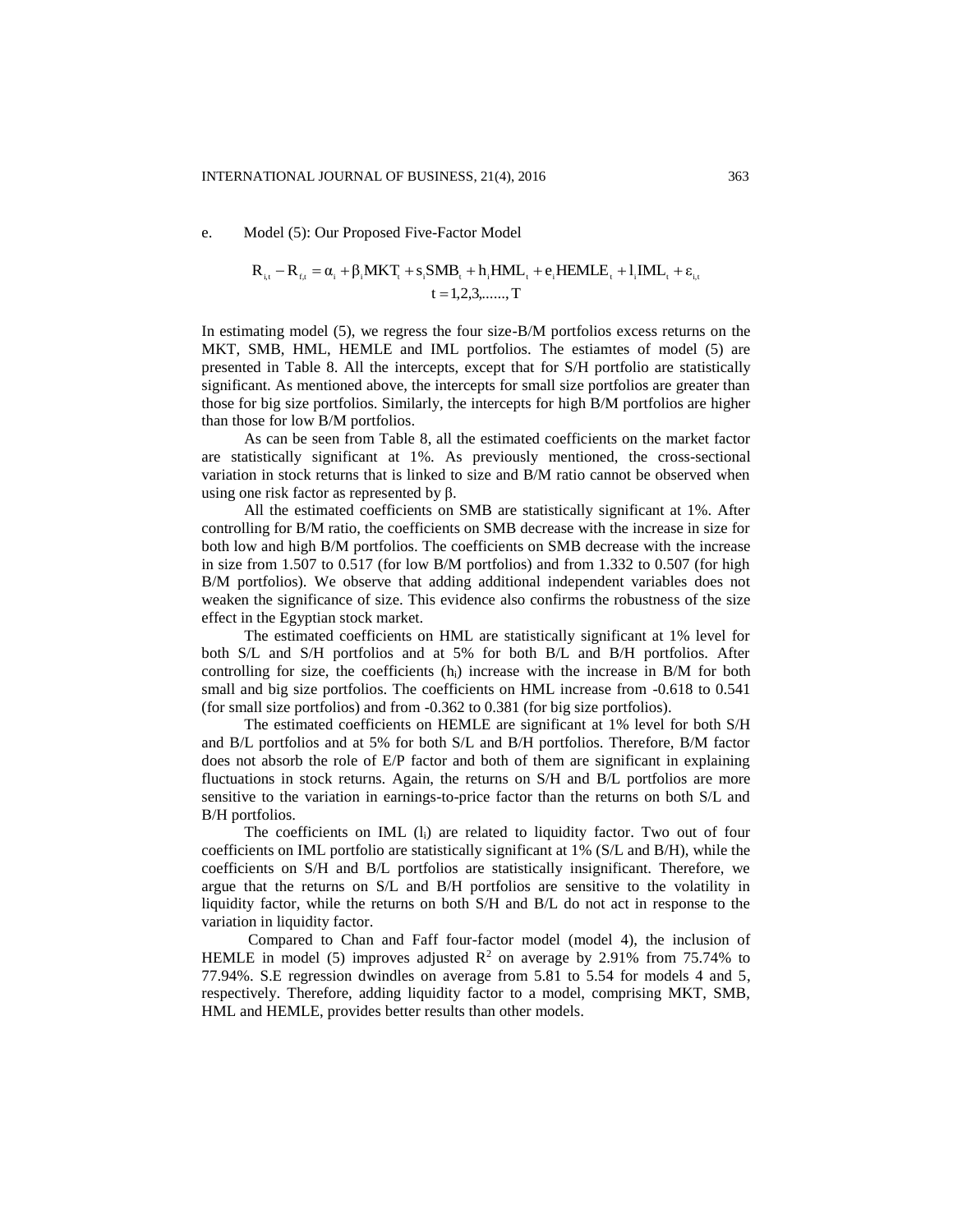| Table 8                                                                        |
|--------------------------------------------------------------------------------|
| Time series regression of four size-B/M portfolios excess returns on MKT, SMB, |
| HML, HEMLE and IML portfolios: July 2005- June 2013, 95 months                 |

|                | Book-to-Market ratio                                                                                                 |     |           |              |                |     |             |        |
|----------------|----------------------------------------------------------------------------------------------------------------------|-----|-----------|--------------|----------------|-----|-------------|--------|
| Size           | Low (L)                                                                                                              |     | High(H)   |              | Low (L)        |     | High(H)     |        |
| Regression:    |                                                                                                                      |     |           |              |                |     |             |        |
|                | $R_{i,t} - R_{f,t} = \alpha_i + \beta_i MKT_t + s_i SMB_t + h_i HML_t + e_i HEMLE_t + l_i IML_t + \varepsilon_{i,t}$ |     |           |              |                |     |             |        |
|                | $\alpha_i$                                                                                                           |     |           |              | $t(\alpha_i)$  |     |             |        |
| Small $(S)$    | $-0.879$                                                                                                             |     | 0.099     |              | $-2.063**$     |     | 0.241       |        |
| Big(B)         | $-1.573$                                                                                                             |     | $-0.879$  |              | $-3.005***$    |     | $-2.063**$  |        |
|                | $\beta_i$                                                                                                            |     |           |              | $t(\beta_i)$   |     |             |        |
| Small $(S)$    | 0.558                                                                                                                |     | 0.602     |              | $5.673***$     |     | $4.888***$  |        |
| Big(B)         | 0.721                                                                                                                |     | 0.558     |              | $5.562***$     |     | $5.673***$  |        |
|                | Si                                                                                                                   |     |           |              | $t(s_i)$       |     |             |        |
| Small $(S)$    | 1.507                                                                                                                |     | 1.332     |              | $14.676***$    |     | $12.744***$ |        |
| Big(B)         | 0.517                                                                                                                |     | 0.507     |              | $4.737***$     |     | $4.940***$  |        |
|                | $h_i$                                                                                                                |     |           |              | $t(h_i)$       |     |             |        |
| Small $(S)$    | $-0.618$                                                                                                             |     | 0.541     |              | $-3.908***$    |     | $4.091***$  |        |
| Big(B)         | $-0.362$                                                                                                             |     | 0.381     |              | $-2.547**$     |     | $2.411***$  |        |
|                | $e_i$                                                                                                                |     |           |              | $t(e_i)$       |     |             |        |
| Small $(S)$    | $-0.323$                                                                                                             |     | $-0.479$  |              | $-2.079**$     |     | $-2.835***$ |        |
| Big(B)         | $-0.565$                                                                                                             |     | $-0.323$  |              | $-3.326***$    |     | $-2.079**$  |        |
|                | $\mathbf{I}$                                                                                                         |     |           |              | $t(l_i)$       |     |             |        |
| Small $(S)$    | $-0.298$                                                                                                             |     | $-0.128$  |              | $-2.817***$    |     | $-1.241$    |        |
| Big(B)         | $-0.111$                                                                                                             |     | $-0.298$  |              | $-1.040$       |     | $-2.817***$ |        |
|                | Adjusted $\mathbb{R}^2$                                                                                              |     |           |              | S.E Regression |     |             |        |
| Small $(S)$    | 85.11%                                                                                                               |     | 84.45%    |              | 5.417          |     | 5.165       |        |
| Big(B)         | 71.77%                                                                                                               |     | 70.42%    |              | 6.155          |     | 5.417       |        |
| This<br>Notes: | Table<br>reports                                                                                                     | the | estimated | coefficients | from           | our | proposed    | model: |

 $R_{i,t} = R_{f,t} = \alpha_i + \beta_i MKT_t + s_i SMB_t + h_i HML_t + e_i HEMLE_t + l_i MLL_t + \varepsilon_{i,t}$  using 55 companies from July 2005 to June 2013, 95 months. S/L is the average monthly return on small size/low B/M portfolio in excess of the risk free rate. S/H is the average monthly return on small size/high B/M portfolio in excess of the risk free rate. B/L is the average monthly return on big size/low B/M portfolio in excess of the risk free rate. B/H is the average monthly return on big size/high B/M portfolio in excess of the risk free rate.  $\alpha_i$  is the intercept estimate of the proposed model. The factor loading or sensitivities  $\beta_i$ ,  $s_i$ ,  $h_i$ ,  $e_i$  and  $l_i$  are the estimated coefficients on MKT, SMB, HML, HEMLE and IML portfolios, respectively. MKT is the average monthly return on EGX 30 in excess of the risk free rate. SMB is the difference between the average monthly returns on the two small and the two big size portfolios. HML is the difference between the average monthly returns on the two high B/M and the low B/M portfolios. HEMLE is the difference between the average monthly returns on the two high E/P and the two low E/P portfolios. IML is the difference between the average monthly returns on the two illiquid and the two liquid portfolios.  $t$  () indicates t-statistics.  $\dot{a}$ ,  $\dot{a}$  and  $\dot{a}$  and  $\dot{b}$ statistical significance of the coefficients at the 10%, 5% and 1% significance level, respectively.

#### **2. The GRS-F Statistics**

To determine whether the intercepts values are jointly insignificantly differing from zero, the GRS-F statistics (Gibbons et al., 1989) is recommended. The GRS test is performed to examine the following hypotheses for each model under investigation: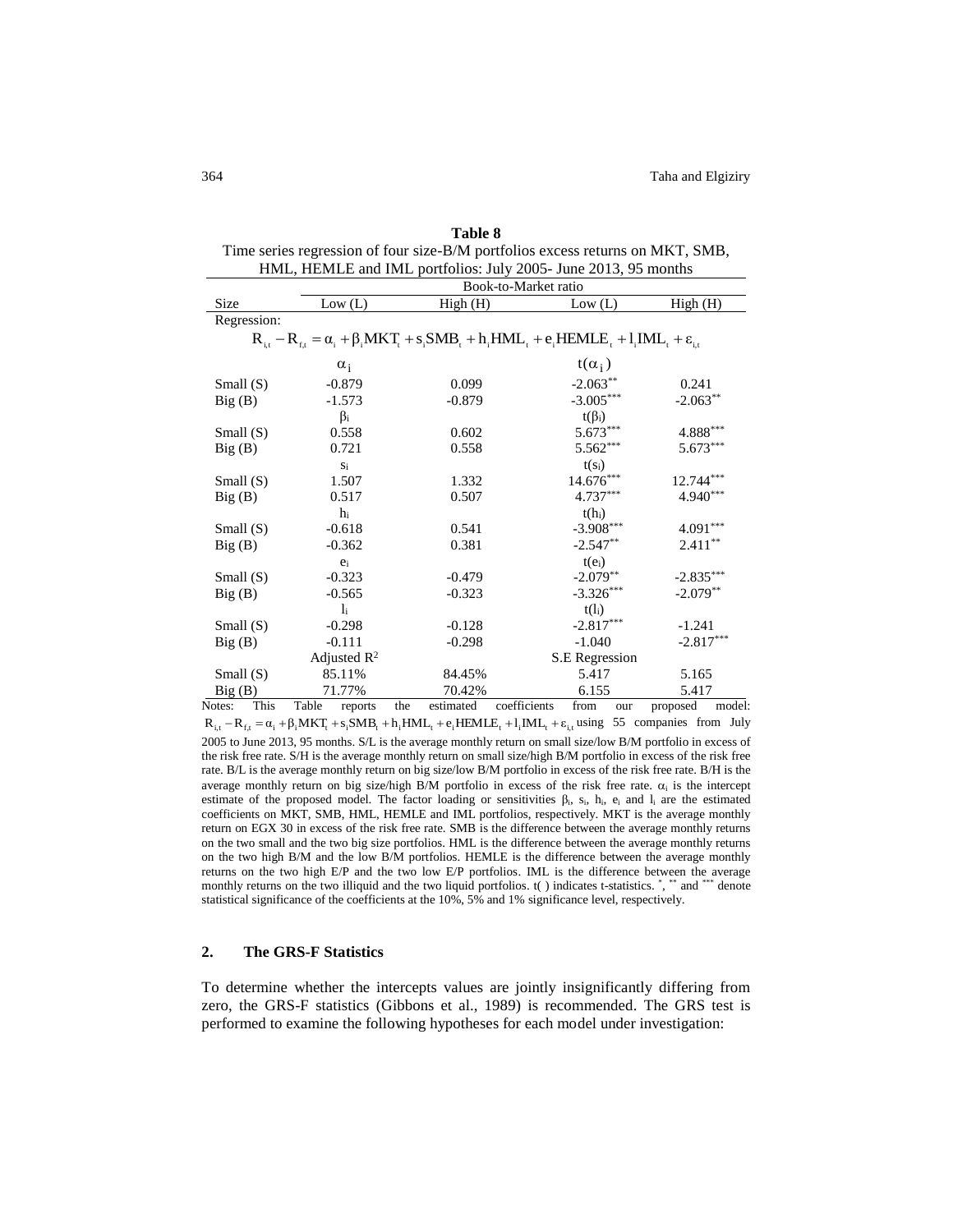- H<sub>0</sub>: all the intercepts  $(\alpha_i)$  coefficients obtained from an asset pricing model are insignificantly differing from zero (they are jointly equal to zero).
- H<sub>1</sub>: all the intercepts  $(\alpha_i)$  coefficients obtained from an asset pricing model are significantly differing from zero.

The larger the GRS value as well as the lower the p-value, the stronger the evidence that H<sup>0</sup> does not hold. Hence, this provides evidence that the intercepts do not equal zero.

The GRS test is calculated as follows:

$$
GRS = \left(\frac{T}{N}\right)\left(\frac{T-N-L}{T-L-1}\right)\left[\frac{\hat{\alpha}\,\hat{\Sigma}^{-1}\,\hat{\alpha}}{1+\overline{\mu}\hat{\Omega}^{-1}\hat{\mu}}\right] \sim F(N,T-N-L)
$$

where  $\hat{\alpha} = N \times 1$  vector of estimated intercept;  $\hat{\Sigma} =$  an unbiased estimate of the residual covariance matrix;  $\bar{\mu} = L \times 1$  vector of the factor portfolios' sample means;  $\hat{\Omega} = An$ unbiased estimate of the factor portfolios' covariance matrix; T= Number of observations; N= Number of regressions; and L= Number of explanatory factors in the regression.

Table 9 depicts GRS test results for the five asset pricing models under investigation. The GRS for the CAPM is the largest at 3.625 and p-value of 0.0085 (less than 1%) which suggests that the intercepts are different from zero. Accordingly, we reject the null hypothesis for the CAPM. This result indicates that the CAPM fails to explain the cross-sectional variation in stock returns in the Egyptian stock market. However, the associated p-values of the GRS for the remaining models are greater than 1% significance level. Thus, we do not reject the null hypothesis that the intercepts are jointly equal to zero for the remaining models at 1% significance level. Accordingly, all the above mentioned models, except the CAPM, are valid in the Egyptian stock market. Based on the GRS test, the best model in explaining stock returns is the one with the lowest GRS value and the highest p-value. Although the GRS values are very close for

**Table 9** GRS test

| UND WOL                                    |           |         |  |  |  |  |
|--------------------------------------------|-----------|---------|--|--|--|--|
|                                            | GRS-value | p-value |  |  |  |  |
| CAPM(1)                                    | 3.6258    | 0.0085  |  |  |  |  |
| $FF3 \text{ model} (2)$                    | 2.5414    | 0.0446  |  |  |  |  |
| E/P-augmented FF3 model (3)                | 2.5251    | 0.0458  |  |  |  |  |
| Chan and Faff (2005) four-factor model (4) | 2.7512    | 0.0324  |  |  |  |  |
| Our proposed model (5)                     | 2.5233    | 0.0459  |  |  |  |  |

Notes: This Table reports the GRS test for the models under investigation. CAPM is the capital asset pricing model. FF3 model is Fama and French three-factor model containing MKT, SMB and HML portfolios. E/Paugmented FF3 model is a four-factor model comprising MKT, SMB, HML and HEMLE portfolios. Chan and Faff (2005) is a four-factor model incorporating MKT, SMB, HML and IML portfolios. Our proposed model is a five-factor model containing MKT, SMB, HML, HEMLE and IML portfolios.GRS is the Fstatistics testing the hypothesis that the intercepts in the regressions of the four size-B/M portfolios are jointly equal to zero. P-value is the associated p-value of the GRS test.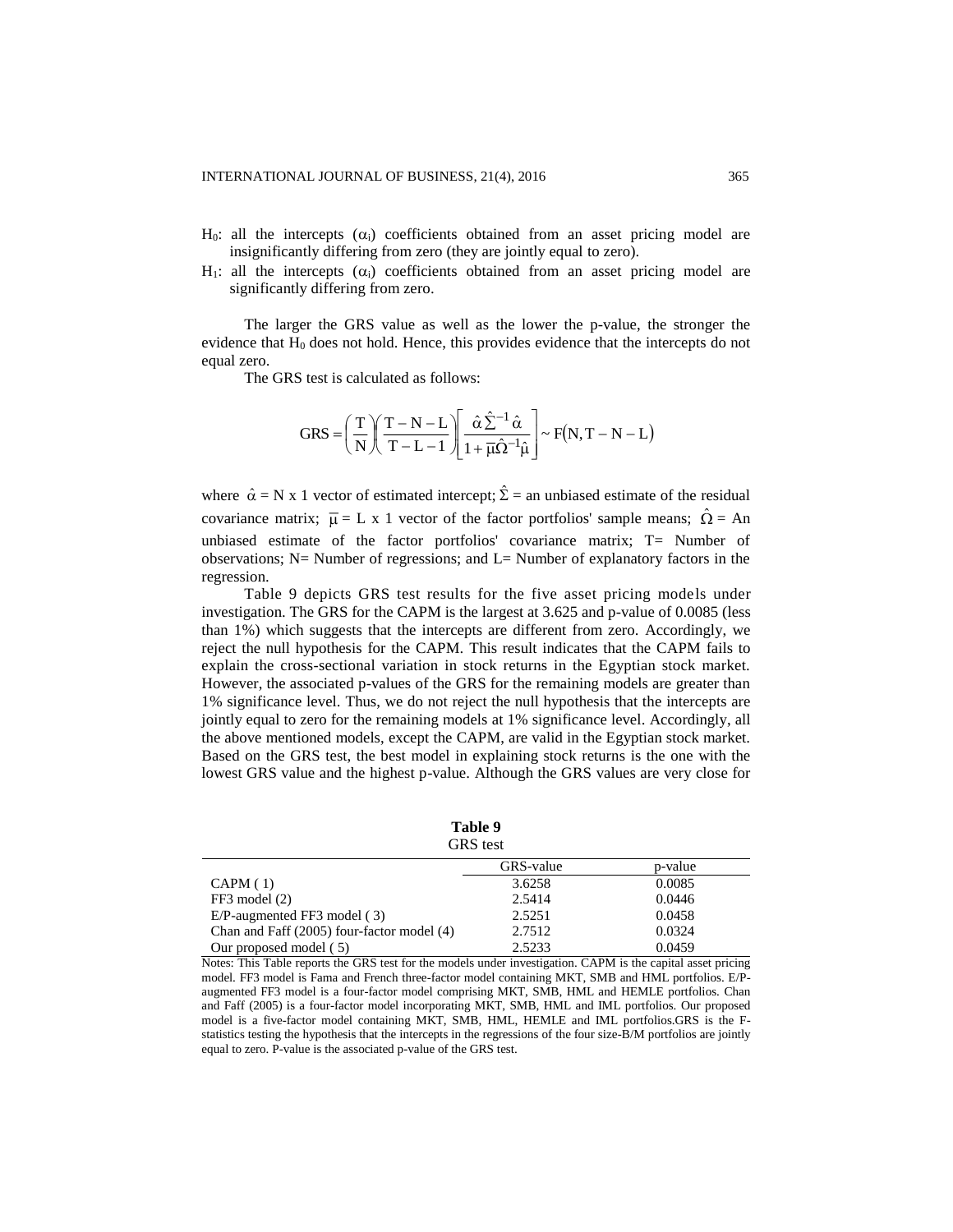FF3 model, E/P-augmented FF3 model and our proposed model (models 2, 3 and 5, respectively), the proposed model (5) has the lowest GRS value and the highest pvalue. Consequently, our proposed model, which incorporates market, size, B/M, E/P and liquidity factors, is the most well specified asset pricing model in the Egyptian stock market.

## **E. Evaluating Asset Pricing Models in Egypt**

In this section, we evaluate different asset pricing models to determine the most well specified asset pricing model in the Egyptian stock market. The evaluation is based on the following criteria:

- (1) Time series regression: (a) adjusted R-squared, (b) Standard Error of regression (S.E of regression), (c) Akaike Information Criterion (AIC), and (d) Schwarz Criterion  $(SC)$
- (2) The GRS-F statistics
- (3) The Forecasting power of the model: (a) Root Mean Squared Error (RMSE), (b) Mean Absolute Error (MAE), and (c) Theil Inequality Coefficient (TIC)

The results in Table 10 show the average adjusted  $\mathbb{R}^2$ , S.E of regression, AIC, SC, RMSE, MAE and TIC of each model. It is noteworthy that our proposed model (5) performs the best yielding the highest adjusted  $R^2$  of 77.94%, the lowest S.E of regression of 5.54 and the lowest AIC and SC of 6.32 and 6.48, respectively. Adjusted  $R<sup>2</sup>$  increases on average by 2.91% across the board as we switch from Chan and Faff (2005) four-factor model (4) to our proposed model (5). It also improves on average by 4.37% as we shift from FF3 model (2) to the proposed model (5). Moreover, it surges on average for the proposed model by 63.36% compared to the CAPM. It is noteworthy that E/P-augmented FF3 model (3) achieves superior performance than Chan and Faff four-factor model (4), but yields lower results than our proposed model (5).The CAPM performs the worst among the competing models with the lowest adjusted  $\mathbb{R}^2$ , the highest S.E regression, AIC and SC of 47.72%, 8.85, 7.18, 7.23, respectively.

As can be seen from Table 9, the proposed model (5) provides the lowest GRSvalue of 2.5233 and the highest p-value of 0.0459 compared to other models.

The forecasting power measurements of the competing models indicate that our proposed model (5) performs the best, followed by E/P-augmented FF3 model (3). Both of them report the lowest RMSE, MAE, TIC among the rivals' models, reporting 5.36, 4.15 and 0.24, respectively for the former and 5.50, 4.24 and 0.24, respectively for the later. Among the old models, Chan and Faff (2005) four-factor model (4) yields better results, followed by FF3 model (2), reporting RMSE of 5.66 and 5.81, MAE of 4.28 and 4.42 and TIC of 0.25 and 0.26, respectively. Expectedly, the CAPM (1) is the worst in terms of the forecasting power performance recording RMSE of 8.76, MAE of 6.67 and TIC of 0.42. Therefore, the forecasting power measurements of the CAPM yield poor outcomes compared to other models.

These results confirm our conclusion that market, size, B/M, E/P and Liquidity factors are the most relevant factors affecting stock returns in the Egyptian stock market. Moreover, combining all these factors in one asset pricing model, yields better results than other models.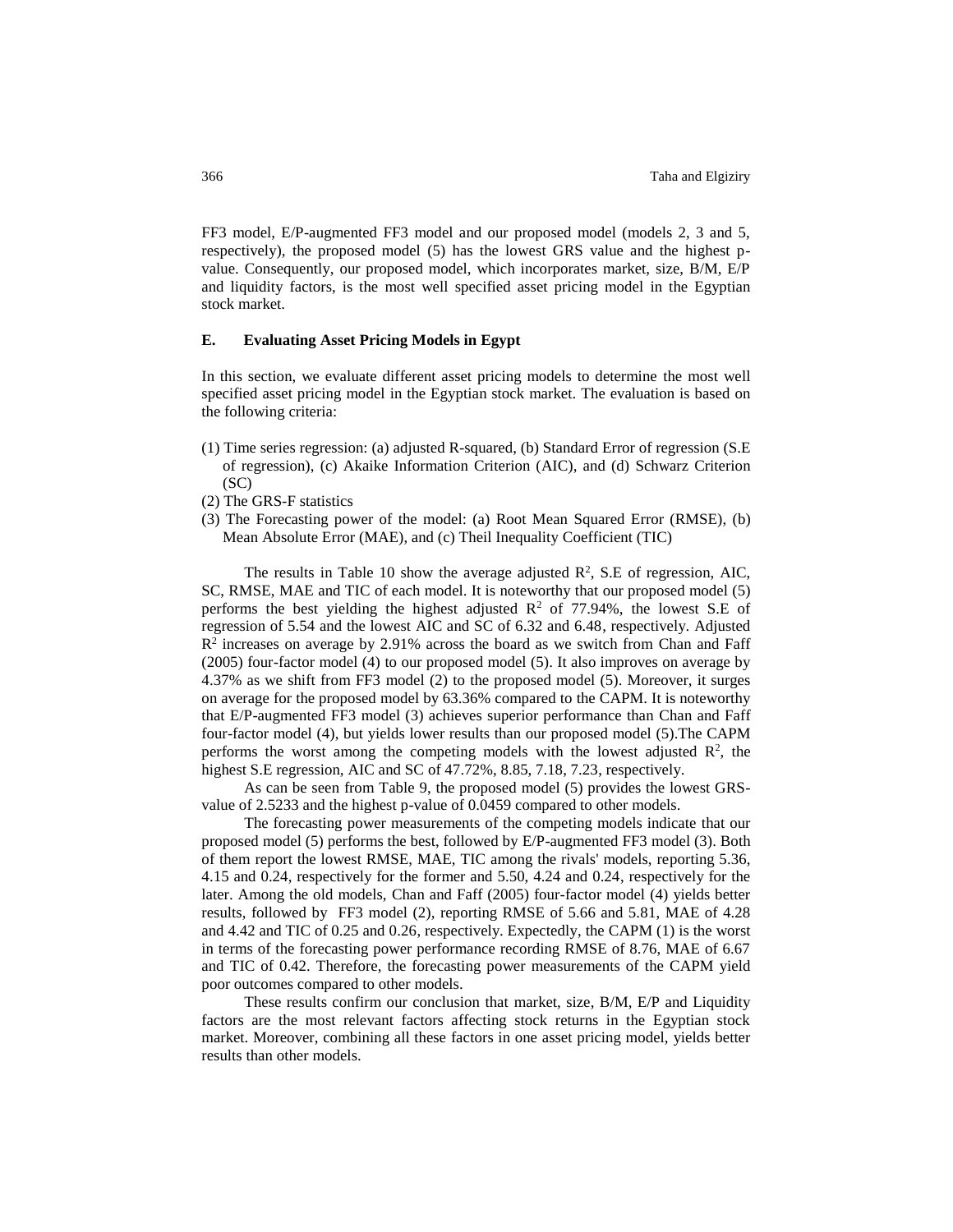| таше ту                            |             |        |               |                   |              |  |  |
|------------------------------------|-------------|--------|---------------|-------------------|--------------|--|--|
| Evaluation of asset pricing models |             |        |               |                   |              |  |  |
|                                    |             | FF3    | E/P-augmented | Chan and Faff     | Our Proposed |  |  |
|                                    | <b>CAPM</b> | Model  | FF3 Model     | four-factor model | Model        |  |  |
| Criteria                           | (1)         | (2)    | (3)           | (4)               | (5)          |  |  |
| Adjusted $\mathbb{R}^2$            | 47.71%      | 74.68% | 76.97%        | 75.74%            | 77.94%       |  |  |
| S.E. of<br>regression              | 8.85        | 5.94   | 5.66          | 5.81              | 5.54         |  |  |
| AIC                                | 7.18        | 6.44   | 6.35          | 6.40              | 6.32         |  |  |
| SC.                                | 7.23        | 6.54   | 6.49          | 6.54              | 6.48         |  |  |
| <b>RMSE</b>                        | 8.76        | 5.81   | 5.50          | 5.66              | 5.36         |  |  |
| <b>MAE</b>                         | 6.67        | 4.42   | 4.24          | 4.28              | 4.15         |  |  |
| TIC                                | 0.42        | 0.26   | 0.24          | 0.25              | 0.24         |  |  |

**Table 10**

Notes: This Table evaluates the performance of the asset pricing models based on different criteria. CAPM is the capital asset pricing model. FF3 model is a three-factor model containing MKT, SMB and HML portfolios. E/P-augmented FF3 model is a four factor model consisting of MKT, SMB, HML and HEMLE portfolios. Chan and Faff four-factor model is a four factor model comprising MKT, SMB, HML and IML portfolios. The proposed model is a five-factor model incorporating MKT, SMB, HML, HEMLE and IML portfolios. The evaluation criteria are as follows: adjusted  $\mathbb{R}^2$ , Standard Error of Regression (S.E of regression), Akaike Information Criterion (AIC), Schwarz Criterion (SC), Root Mean Squared Error (RMSE), Mean Absolute Error (MAE) and Theil Inequality Coefficient (TIC).

## **F. Robustness Test**

We check the robustness of the proposed model by performing up and down market model. Up-down market model tests the soundness of the proposed model in different market periods. To perform the test, we split the sampling period into up (market excess returns are positive) and down (market excess returns are negative) market periods. Then a dummy variable (D), that takes a value of 1 during up market and a value of zero during down market, is added in the time series regression. Thus, the regression equation of up-down market model can be stated as follows:

$$
\begin{aligned} R_{_{i,t}} - R_{_{f,t}} = \alpha_{_{i}} + \beta_{_{i}} MKT_{_{t}} + s_{_{i}}SMB_{_{t}} + h_{_{i}}HML_{_{t}} + e_{_{i}}HEMLE_{_{t}} + l_{_{i}}IML_{_{t}} + \delta_{_{i}}D_{_{up\text{-down}}} + \epsilon_{_{i,t}} \\ t = 1, &2, &3, \ldots \ldots, T \end{aligned}
$$

Table 11 shows the results of regressing four size-B/M portfolios excess returns on MKT, SMB, HML, HEMLE, IML and the dummy variable (D). The estimated coefficients on the dummy variable  $(\delta_i)$  are insignificant indicating that the same outcomes hold during market upturns and downturns. The value of adjusted  $\mathbb{R}^2$  suggests that the model is stable in both up and down market periods. Average adjusted  $\mathbb{R}^2$  for the four independent variables is constant after adding the dummy variable; recording approximately 77.8%.

The results of this regression imply that adding a variable reflecting market circumstances does not have a significant impact on the coefficients on MKT, SMB, HML, HEMLE and IML portfolios. First, similar to the proposed model, all the intercepts, except that for S/H portfolio, are significant. Market betas are all significant at 1% level. The estimated coefficients on SMB are all significant at 1% level. Second, three out of four coefficients on HML are significant at 1% level, while the coefficient on B/H portfolio is significant at 5%. These results are similar to the proposed model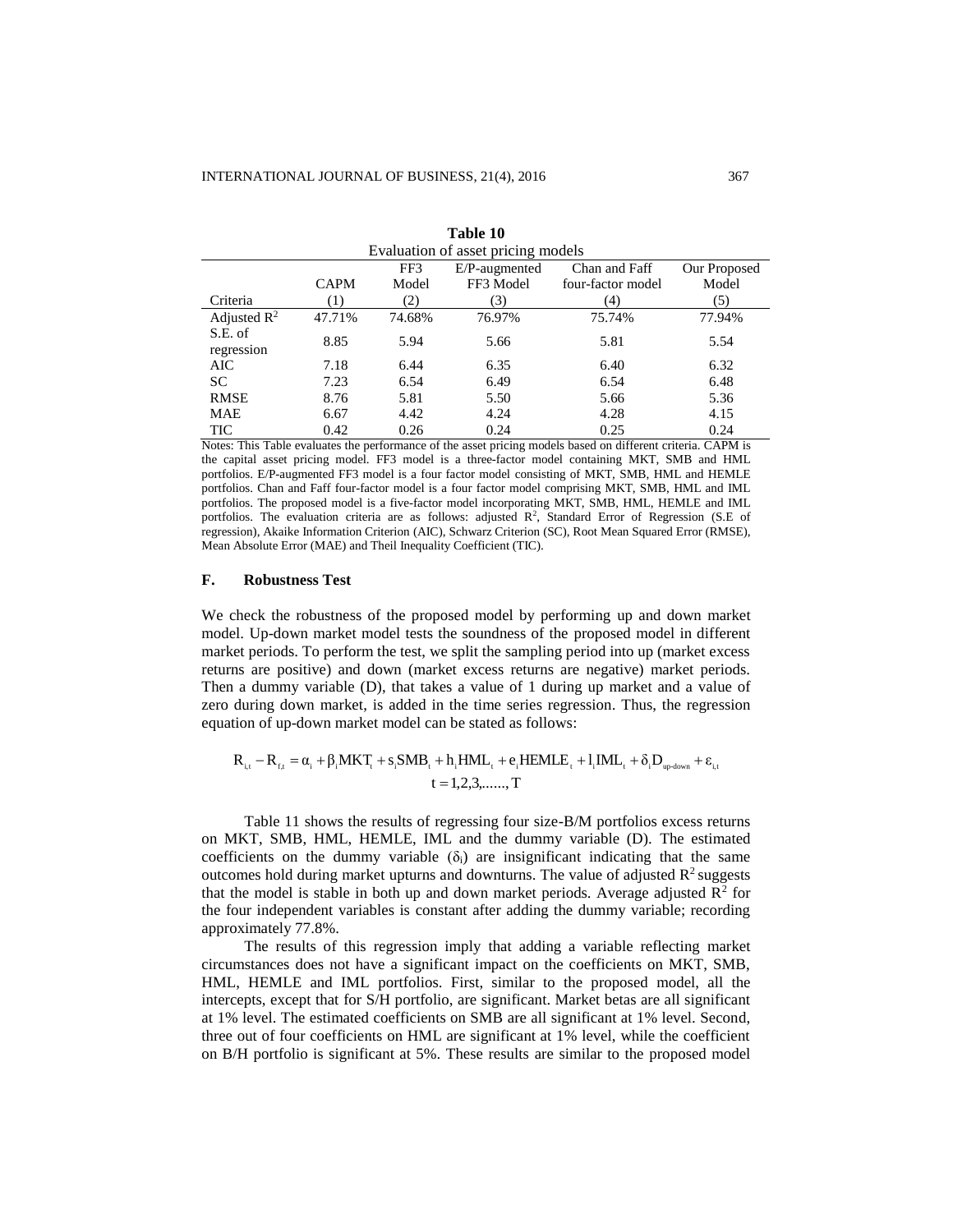except for the coefficient on B/L, which is significant at 5% level. Third, the results for the estimated coefficients on HEMLE are the same for both up-down market model and our proposed model. The coefficients on HEMLE for S/H and B/L are significant at 1% level, whereas they are significant at 5% level for S/L and B/H portfolios. Fourth, similar to our proposed model, the estimated coefficients on IML are significant for two out of four portfolios. Therefore, market fluctuations do not influence the soundness of the proposed model. Consequently, the proposed model performs well in explaining variation in stock returns in spite of the market directions.

| Time series regression of four size-B/M portfolios excess returns: July 2005- June<br>2013, 95 months, under up and down markets periods |                         |               |                            |                 |
|------------------------------------------------------------------------------------------------------------------------------------------|-------------------------|---------------|----------------------------|-----------------|
|                                                                                                                                          | $\alpha_i$              | Bi            | $S_i$                      | $h_i$           |
| Regression:                                                                                                                              |                         |               |                            |                 |
| $R_{i,t} - R_{f,t} = \alpha_i + \beta_i MKT_t + s_i SMB_t + h_i HML_t + e_i HEMLE_t + l_i IML_t + \delta_i D_{up-down} + \epsilon_{it}$  |                         |               |                            |                 |
| S/L                                                                                                                                      | $-1.636$                | 0.495         | 1.491                      | $-0.642$        |
|                                                                                                                                          | $(-2.06)$ **            | $(3.75)$ ***  | $(14.03)$ ***              | $(-4.14)$ ***   |
| S/H                                                                                                                                      | $-0.302$                | 0.569         | 1.323                      | 0.528           |
|                                                                                                                                          | $(-0.46)$               | $(3.71)$ ***  | $(12.51)$ ***              | $(4.09)$ ***    |
| B/L                                                                                                                                      | $-1.731$                | 0.708         | 0.513                      | $-0.367$        |
|                                                                                                                                          | $(-1.75)$ **            | $(.4.34)$ *** | $(4.75)$ ***               | $(-2.59)$ ***   |
| B/H                                                                                                                                      | $-1.637$                | 0.495         | 0.491                      | 0.357           |
|                                                                                                                                          | $(-2.06)$ **            | $(3.75)$ ***  | $\underline{(4.62)}^{***}$ | $(2.30)$ **     |
|                                                                                                                                          |                         |               |                            |                 |
|                                                                                                                                          | $e_i$                   | $l_i$         | $\delta_i$                 | Adjusted- $R^2$ |
| S/L                                                                                                                                      | $-0.302$                | $-0.313$      | 1.809                      | 85.11%          |
|                                                                                                                                          | $(-1.98)$ **            | $(-2.88)$ *** | (1.06)                     |                 |
| S/H                                                                                                                                      | $-0.468$                | $-0.136$      | 0.959                      | 84.33%          |
|                                                                                                                                          | $(-2.87)$ ***           | $(-1.28)$     | (0.664)                    |                 |
| B/L                                                                                                                                      | $-0.561$                | $-0.114$      | 0.379                      | 71.46%          |
|                                                                                                                                          | $(-3.38)$ ***           | $(-1.03)$     | (0.211)                    |                 |
| B/H                                                                                                                                      | $-0.302$                | $-0.313$      | 1.809                      | 70.42%          |
|                                                                                                                                          | $(-1.98)$ <sup>**</sup> | $(-2.88)$ *** | (1.06)                     |                 |

**Table 11**

Notes: This Table checks the robustness of the proposed model during different market periods. S/L is the average monthly return on small size/low B/M portfolio in excess of the risk free rate. S/H is the average monthly return on small size/high B/M portfolio in excess of the risk free rate. B/L is the average monthly return on big size/low B/M portfolio in excess of the risk free rate. B/H is the average monthly return on big size/high B/M portfolio in excess of the risk free rate. The factor loading or sensitivities  $\beta_i$ ,  $s_i$ ,  $h_i$ ,  $e_i$ ,  $l_i$  and  $\delta_i$ are the estimated coefficients on MKT, SMB, HML, HEMLE, IML portfolios and D<sub>up-down</sub> variable, respectively. D is a dummy variable that takes a value of 1 during up market and a value of zero during down market. Up-market periods (market excess returns are positive) and down-market periods (market excess returns are negative). (() indicates t-statistics. \*, \*\* and \*\*\* denote statistical significance of the coefficients at the 10%, 5% and 1% significance level, respectively.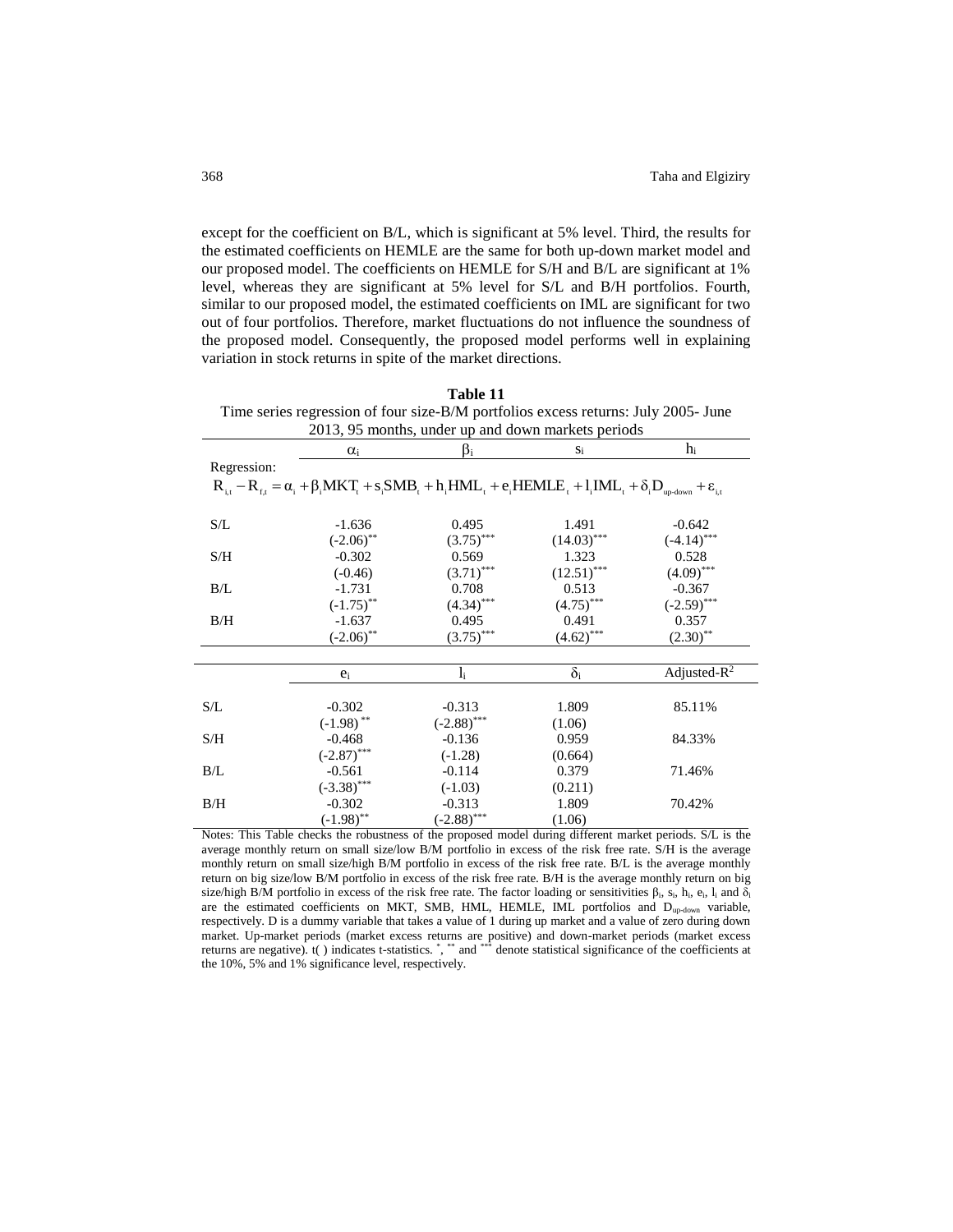#### **V. CONCLUSION**

Considerable empirical evidences indicate that factors, which explain variation in stock returns, are allied to those documented in both emerging and developed markets. In this paper, in addition to market factor, we screen firm-specific characteristics that seem on grounds to proxy for exposure to source of systematic risk. These factors are chosen as variables based on past evidence seem to predict high average returns; hence they carry their own risk premia. These variables include firm size, price-based ratios (book-tomarket equity, earnings-to-price, sales-to-price and dividends-to-price ratios), and liquidity and momentum factors. Then, we examine their significant power in explaining stock returns and propose a multi-factor asset pricing model with an application to Egypt. Factors are formed using Fama and French (1993) methodology. Ordinary Least Squares (OLS) time series regression is run using the HAC method-Newey and West (1987) using 55 companies during the period from July 2005 to June 2013. We document a negative relation between stock returns and both firm size and liquidity. However, the relationship between stock returns and B/M, E/P, S/P and D/P ratios are positive. Furthermore, the relationship between stock returns and prior returns is negative. We argue that a single-factor model seems inappropriate in describing the relationship between risk and returns. Market beta fails to capture cross-sectional variation in stock returns. We document significant size and value effects in Egypt. However, the size effect is stronger than the value effect. Additionally, the relationship between stock returns and both B/M and E/P ratio are statistically significant. Moreover, B/M ratio does not absorb the role of E/P ratio in explaining variation in stock returns. Liquidity plays an important role in describing stock returns. On the other hand, sales-to-price and dividends-to-price are considered redundant. Finally, there is no momentum effect in the Egyptian stock market. Therefore, we propose a five-factor model containing market factor, firm size, book-to-market ratio, earnings-to-price ratio and liquidity. The proposed model is evaluated compared to the CAPM, FF3 model, earnings-to-price-augmented FF3 model and Chan and Faff four-factor model. The results indicate that our proposed model performs the best in terms of adjusted  $\mathbb{R}^2$ , Standard Error of Regression, Akaike Information Criterion (AIC), Schwarz Criterion (SC), Root Mean Squared Error (RMSE), Mean Absolute Error (MAE) and Theil Inequality Coefficient (TIC). Moreover, the proposed model has the lowest GRS value and the highest associated p-value. In addition, we test the robustness of the model (on up and down market periods) and find that market fluctuations do not influence the soundness of the proposed model. Consequently, the proposed model does a good job in explaining variation in stock returns in spite of the market direction. We conclude that a model, incorporating market factor, firm size, book-to-market ratio, earnings-toprice ratio and liquidity, provides a good description of the variations in stock returns compared to the competing models. It is recommended to use the proposed model for activities such as estimating the cost of capital, stock selection strategies and evaluating the performance of portfolio managers.

# **REFERENCES**

Abbas, N., J. Kham, R. Aziz, and Z. Sumrani, 2015, "A Study to Check the Applicability of Fama and French, Three– Factor Model on KSE 100– Index from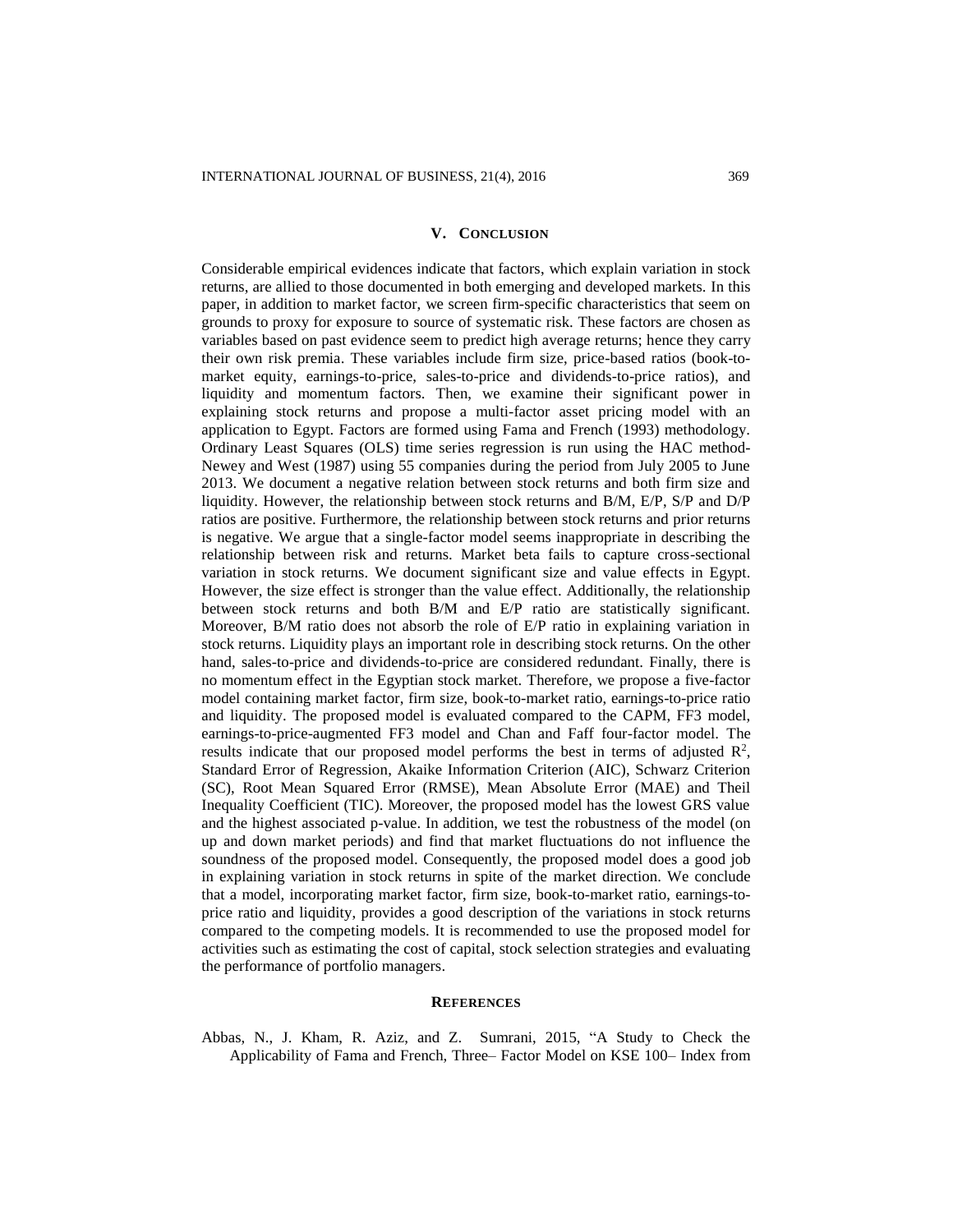2004-2014." *International Journal of Financial Research*, 6(1), 90-100.

- Al–Jafari, M., and H. Altaee, 2011, "Testing the Random Walk Behavior and Efficiency of the Egyptian Equity Market." *Journal of Money, Investment and Banking,* 22, 132-146.
- Al-Mwalla, A., M.A. Ahmed, and A. Fassal, 2010, "The Relationship between P/E Ratio, Dividend Yield Ratio, Size and Stock Returns in Jordanian Companies: A Co-integration Approach." *International Research Journal of Finance and Economics*, 49, 87-103.
- Al-Mwalla, M., 2012, "Can Book-to-market, Size and Momentum be Extra Risk Factors that Explain the Stocks Rate of Return? Evidence from Emerging Market." *Journal of Finance, Accounting and Management*, 3(2), 42-57.
- Amihud, Y., 2002, "Illiquidity and Stock Returns: Cross-Section and Time-Series Effects." *Journal of Financial Markets*, 5, 31-56.
- Amihud, Y., and H., Mendelson, 1986, "Asset Pricing and the Bid-Ask Spread." *Journal of Financial Economics*, 17, 223-249.
- Ammann, M., and M. Steiner, 2008, "Risk Factors for Swiss Stock Market." *Swiss Journal of Economics and Statistics*, 144(1), 1-35.
- Artmann, S., P. Finter, and A. Kempf, 2011, "Determinants of Expected Stock Returns: Large Sample Evidence from the German Market." *Journal of Business Finance and Accounting*, 39(5‐6), 758-784.
- Ball, R., 1978, "Anomalies in Relationships between Securities' Yields and Yield-Surrogates." *Journal of Financial Economics*, 6, 103-126.
- Banz, W., 1981, "The Relationship between Return and Market Value of Common Stocks." *Journal of Financial Economics*, 9, 3-18.
- Basu, S., 1977, "Investment Performance of Common Stocks in Relation to their Price Earnings Ratios: A Test of the Efficient Market Hypothesis." *The Journal of Finance*, 32, 663-682.
- Basu, S., 1983, "The Relationship between Earnings Yield, Market Value, and Returns for NYSE Common Stocks: Further Evidence." *Journal of Financial Economics*, 12, 129-156.
- Bhandari, L., 1988, "Debt/Equity ratio and Expected Common Stock Returns: Empirical Evidence." *The Journal of Finance*, 43, 507-528.
- Black, F., 1972, "Capital Market Equilibrium with Restricted Borrowing." *The Journal of Business*, 45, 444–455.
- Black, F., M.C. Jensen, and M. Scholes, 1972, "The Capital Asset Pricing Model: Some Empirical Tests." In: Studies in the Theory of Capital Markets, ed. by M.C. Jensen. Praeger, New York.
- Brailsford, T., C. Gaunt, and M. O'Brien, 2012, "Size and Book-to-Market Factors in Australia." *Australian journal of management*, Available at: http://epublications.bond.edu.au/chanc\_pubs/4
- Cakici, N., F. Fabozzi, and S. Tan, 2013, "Size, Value and Momentum in Emerging Market Stock Returns." *Emerging Markets Review*, 16, 46-65.
- Carhart, M.M., 1997, "On Persistence in Mutual Fund Performance." *The Journal of Finance*, 52 (1), 57-82.
- Chan, L.K., and N.F. Chen, 1991, "Structural and Return Characteristics of Small and Large Firms." *Journal of Finance*, 46, 1467-1484.
- Chan, H.W., and R.W. Faff, 2005, "Asset Pricing and the Illiquidity Premium." *The*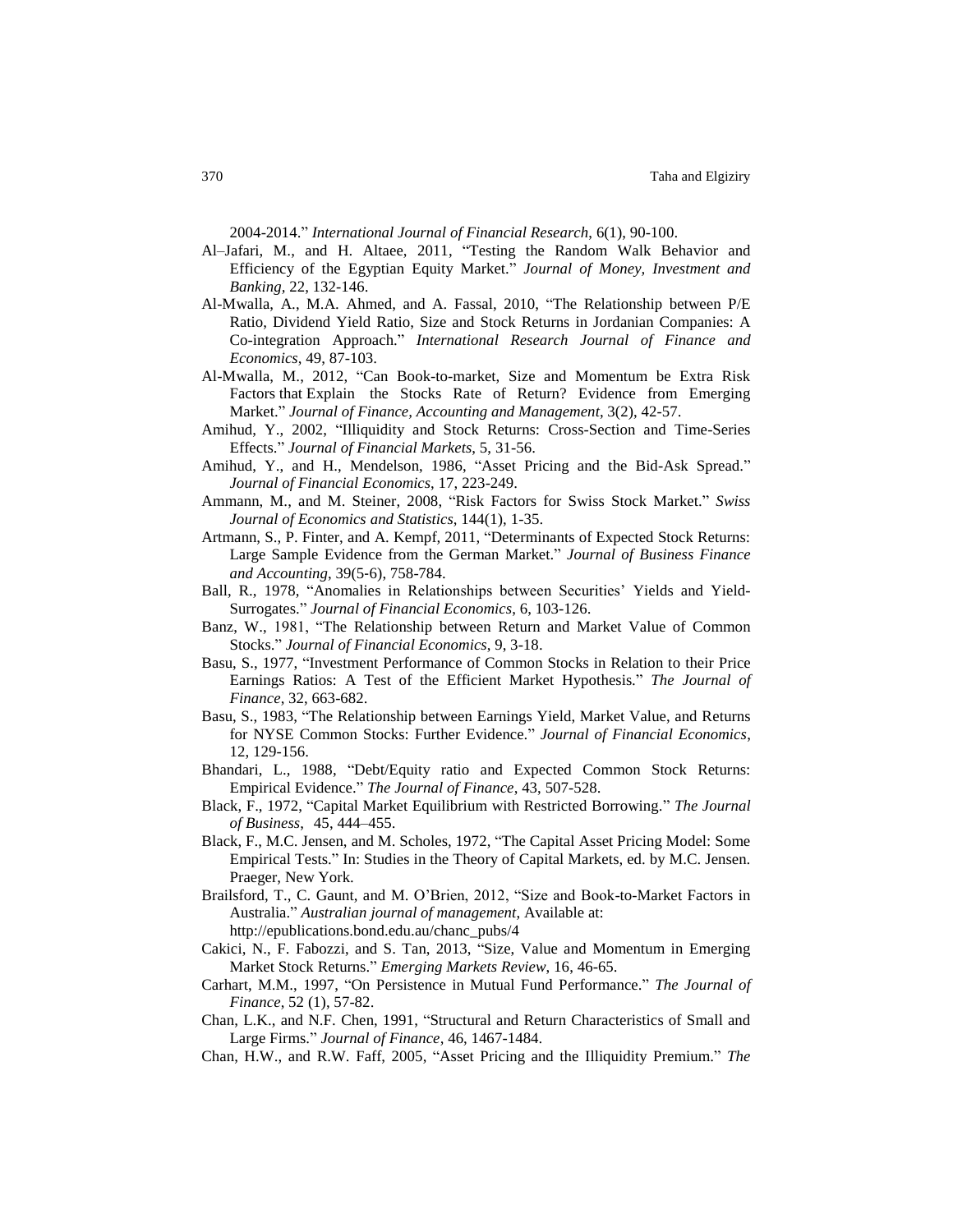*Financial Review*, 40, 429-458.

- Chen, A., and E.H. Tu, 2000. "Factor Models under Firm Characteristics in Emerging Markets: A study of Taiwan stock return." *Working Paper,* Available at: [http://papers.ssrn.com/sol3/papers.cfm?abstract\\_id=213320](http://papers.ssrn.com/sol3/papers.cfm?abstract_id=213320)
- Chen, L., and L.U. Zhang, 2009, "A Better Three-Factor Model that Explains More Anomalies." *The Journal of Finance*, 2, 563-595.
- Datar, V.T., N.Y. Naik, and R. Radcliffe, 1998, "Liquidity and Stock Returns: An Alternative Test." *Journal of Financial Markets*, 1, 203-219.
- Drew, M.E., and M. Veeraraghavan, 2003, "Beta, Firm size, Book to Market Equity and Stock Returns: Further Evidence from Emerging Markets." *Journal of the Asia Pacific Economy*, 8, 354-379.
- Fama, E., and J. MacBeth, 1973, "Risk, Return and Equilibrium: Empirical Tests. *Journal of Political Economy*, 81(3), 607-636.
- Fama, E.F. and K.R. French, 1992. The Cross Section of Expected Stock Returns." *The Journal of Finance*, 47(2), 427-465.
- Fama, E.F., and K.R. French, 1993, "Common Risk Factors in the Returns on Stocks and Bonds." *Journal of Financial Economics*, 33, 3-56.
- Fama, E.F., and K.R. French, 1996, "Multifactor Explanations of Asset Pricing Anomalies." *The Journal of Finance*, 51, 55-84.
- Fama, E.F., and K.R. French, 1998, "Value versus Growth: The International Evidence." *The Journal of Finance*, 53(6), 1975-1999.
- Fama, E.F., and K.R. French, 2014, "A Five-Factor Asset Pricing Model." *Working Paper,* Available at: [http://papers.ssrn.com/sol3/papers.cfm?abstract\\_id=2287202](http://papers.ssrn.com/sol3/papers.cfm?abstract_id=2287202)
- Gibbons, M., S. Ross, and J. Shanken, 1989, "A Test of the Efficiency of a Given Portfolio." *Econometrica*, 57, 1121-1152.
- Jegadeesh, N., and S. Titman, 1993, "Returns to Buying Winners and Selling Losers: Implications for Stock Market Efficiency." *The Journal of Finance*, 48, 65-91.
- Lam, K., F.K. Li, and S.M. So, 2010, "On the Validity of the Augmented Fama and French's (1993) Model: Evidence from the Hong Kong stock market." *Review of Quantitative Finance and Accounting*, 35(1), 89-111.
- Lam, S.K., and H.K. Tam, 2011, "Liquidity and Asset Pricing: Evidence from the Hong Kong Stock Market." *Journal of Banking and Finance*, 35, 2217-2230.
- Lesmond, D., J. Ogden, and C.A. Trzcinka, 1999, "A New Estimate of Transaction Costs." *The Review of Financial Studies*, 12(5), 1113-1141.
- L'Her, J.K., T. Masmoudi, and J.M. Suret, 2004, "Evidence to Support the Four-Factor Pricing Model from the Canadian Stock Market." *Journal of International Financial Markets, Institutions and Money*, 14, 313-328.
- Lintner, J., 1965, "The Valuation of Risk Assets and the Selection of Risky Investments in Stock Portfolios and Capital Budgets." *Review of Economics and Statistics*, 47(1), 13-37.
- Lischewski, J., and S. Voronkova, 2012, "Size, Value and Liquidity. Do They Really Matter on AnEmerging Stock Market?" *Emerging Markets Review*, 13, 8-25.
- Liu, W., 2006, "A liquidity Augmented Capital Asset Pricing Model." *Journal of Financial Economics*, 82, 631-671.
- Malin, M., and M. Veeraraghavan, 2004, "On the Robustness of the Fama and French Multifactor Model: Evidence from France, Germany and the United Kingdom." *International Journal of Business and Economics*, 3(2), 155-176.